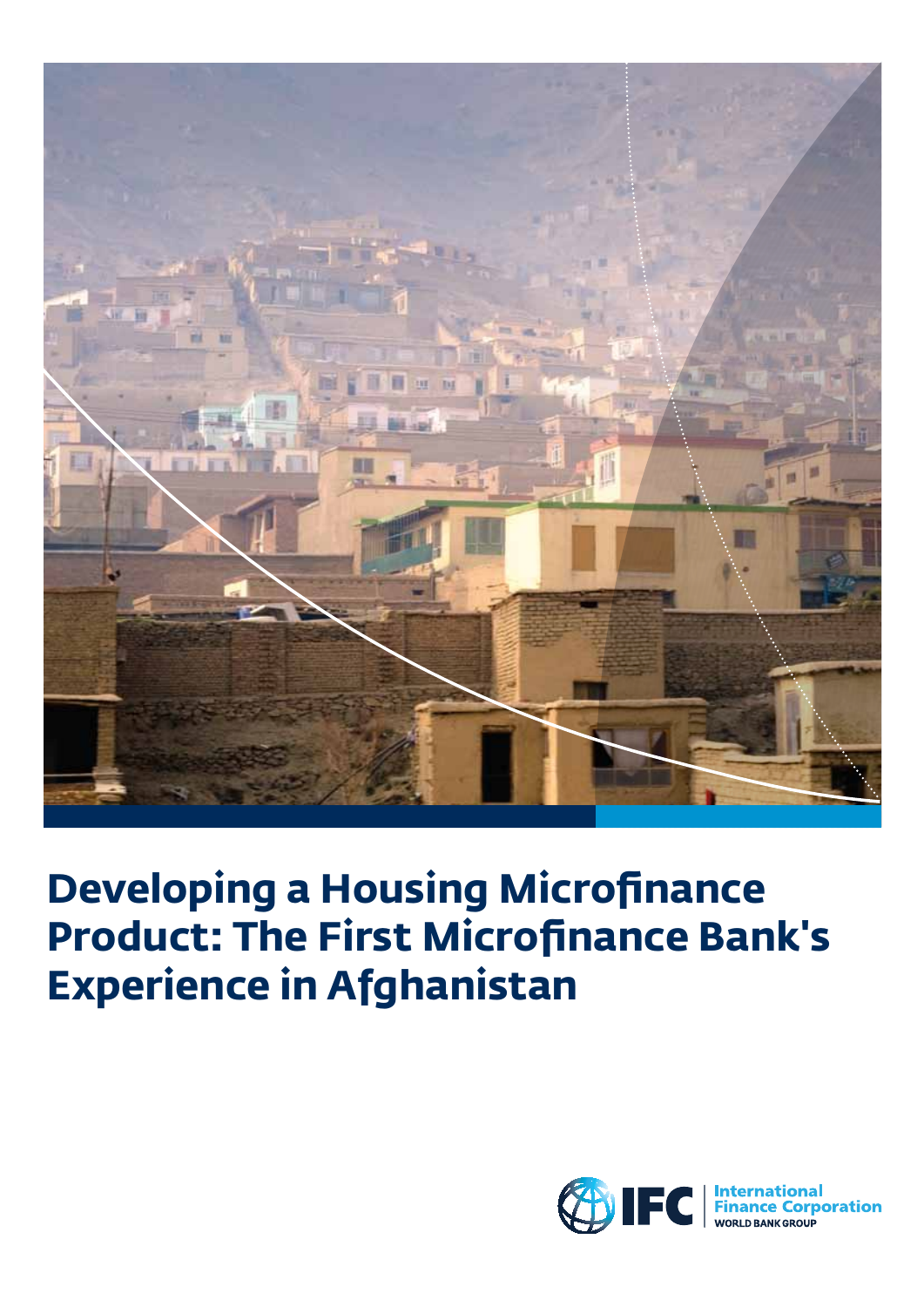## **Table of Content**

| $\mathsf{C}$ . |                                                                     |  |
|----------------|---------------------------------------------------------------------|--|
|                |                                                                     |  |
|                |                                                                     |  |
|                |                                                                     |  |
|                |                                                                     |  |
|                |                                                                     |  |
|                |                                                                     |  |
|                |                                                                     |  |
|                |                                                                     |  |
|                |                                                                     |  |
|                |                                                                     |  |
|                | F. Phase III - Consolidation and Expansion of the National Roll-out |  |
|                |                                                                     |  |
|                |                                                                     |  |
|                |                                                                     |  |
|                |                                                                     |  |
|                |                                                                     |  |
|                |                                                                     |  |
|                |                                                                     |  |
|                |                                                                     |  |
|                | K. Annex 4 - Linkages between Construction Technical Assistance     |  |
|                |                                                                     |  |
|                |                                                                     |  |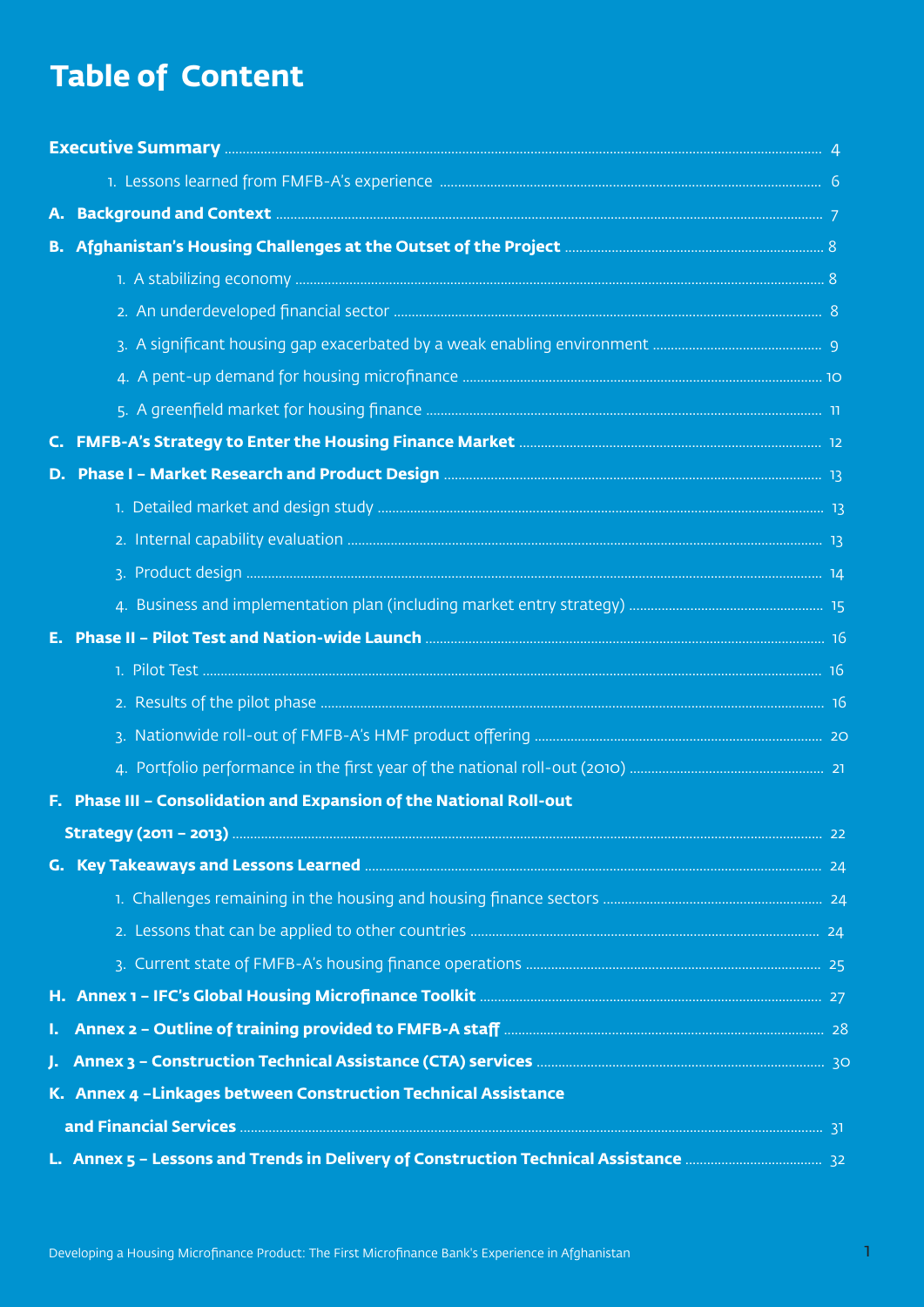# **Abbreviations**

| <b>AKAM</b>  | Aga Khan Agency for Microfinance                         |
|--------------|----------------------------------------------------------|
| <b>AKPBS</b> | Aga Khan Planning and Building Services Pakistan CTA     |
| <b>CTA</b>   | <b>Construction Technical Assistance</b>                 |
| FMFB-A       | First Microfinance Bank of Afghanistan                   |
| GI           | <b>Galvanized Iron</b>                                   |
| <b>HF</b>    | <b>Housing Finance</b>                                   |
| <b>HIL</b>   | Home Improvement Loan                                    |
| <b>HMF</b>   | <b>Housing Microfinance</b>                              |
| <b>IFC</b>   | <b>International Finance Corporation</b>                 |
| <b>KFW</b>   | German Development Bank                                  |
| LO           | Loan Officer                                             |
| <b>MCB</b>   | Mortgage and Construction Bank                           |
| <b>MENA</b>  | Middle East and North Africa                             |
| <b>MFI</b>   | Microfinance Institution                                 |
| <b>MISFA</b> | Microfinance Investment Support Facility for Afghanistan |
| <b>NGO</b>   | Non-governmental Organization                            |
| <b>PAR</b>   | Portfolio At Risk                                        |
| <b>SWOT</b>  | Strengths-Weaknesses-Opportunities-Threats               |
| <b>USAID</b> | U.S. Agency for International Development                |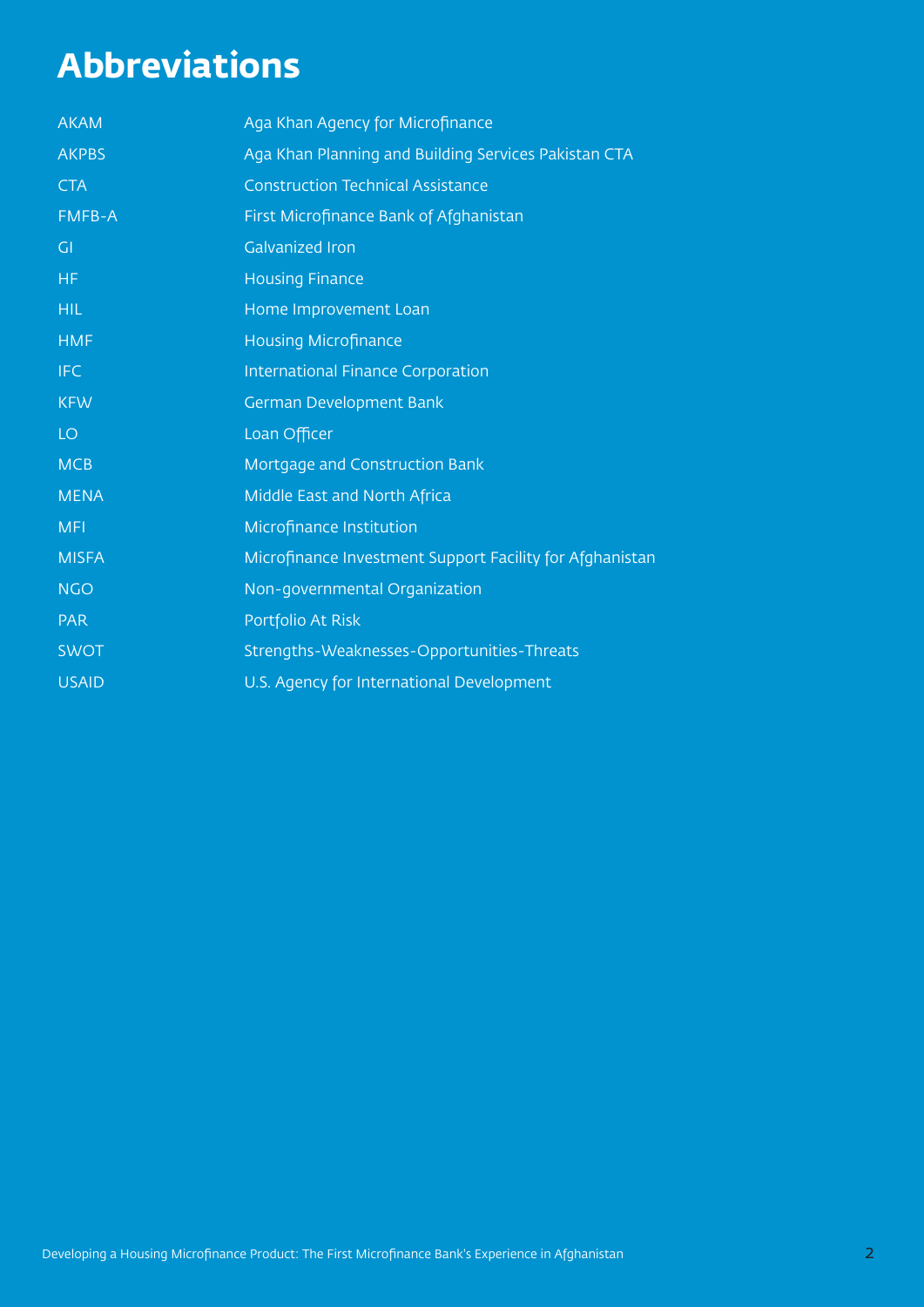# **Acknowledgements**

This paper has been sponsored by the Knowledge Management Project, an initiative spearheaded by the Microfinance Advisory Services unit of IFC Middle East and North Africa. The project aims to raise awareness among microfinance institutions about the importance of risk management, product development, and transformation.

The project team received support from many quarters in preparing this study. We wish to thank Nahla El-Okdah, IFC, whose suggestions during the writing process helped shape this report. We would also like to thank Mohammed Ali H. Khaled, Matthew S. Leonard, and Karen Beshay (all from IFC) for their invaluable input.

We would also like to recognize the kind support of FMFB-A management, especially Naeem Razwani, whose insights were essential to this report.

We are also grateful to Lauren Moser from Enclude, who offered advice about her engagement with FMFB-A as a consultant.

While these individuals provided invaluable assistance to the team, the authors are solely responsible for this report. The statements herein are the authors' alone and do not necessarily represent the views of the World Bank Group, its Board of Executive Directors, or the governments they represent.

 Dr. Friedemann Roy, Senior Housing Finance Specialist Lily Hua Qin, Consultant to the Global Housing Finance Program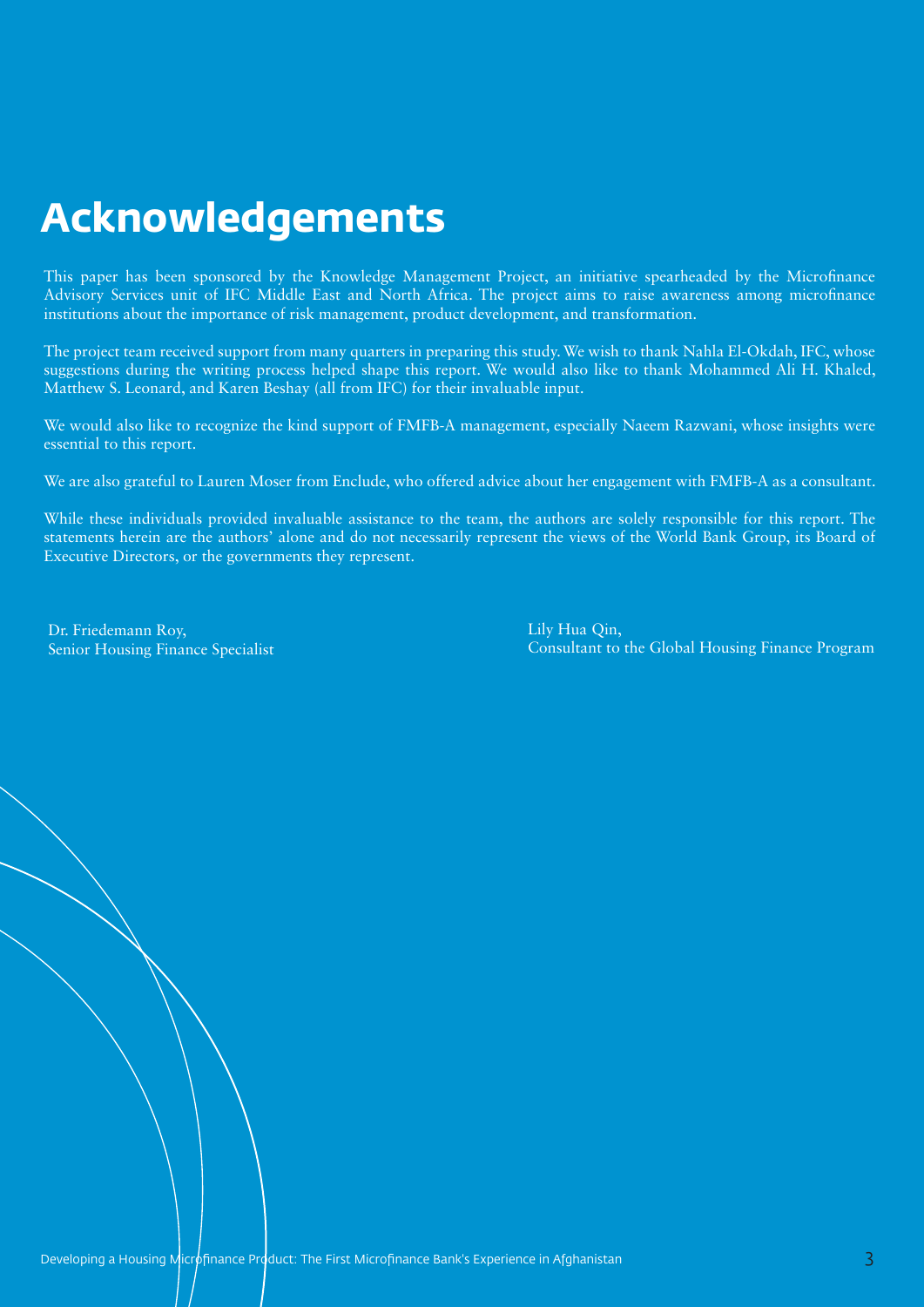## **Executive Summary**

The objective of this case study is to document an example of the successful design and implementation of housing microfinance (HMF) products by analyzing the approach taken by the First Microfinance Bank of Afghanistan (FMFB-A) from 2009 to 2013. This report aims to encourage other lenders to follow suit and offer housing-related loans to low-income earners. It is part of IFC's MENA Microfinance Knowledge Management project, which aims to raise awareness among microfinance institutions (MFIs) about the importance of risk management, product development, and transformation.

FMFB-A was established in 2003 with the mission to reduce poverty and promote financial inclusion by providing its clients with access to financial services. Shareholders of FMFB-A are the Aga Khan Agency for Microfinance (AKAM), Aga Khan Foundation USA, the German Development Bank (KfW), and the International Finance Corporation (IFC). FMFB-A has a nation-wide presence in Afghanistan and serves over 53,000 clients with an outstanding portfolio of \$64.5 million (as of March,  $2015$ ). Housing finance accounts for about 17% of its total portfolio (about \$8 million as of December 2014). FMFB-A is currently the only MFI in Afghanistan that offers a housing microfinance product.

FMFB-A implemented a rigorous, albeit flexible, approach to the roll-out of its HMF products in Afghanistan. The idea to develop an HMF product at FMFB-A started in 2007 as a response to client demand. Its aim has been to increase access to housing microfinance for Afghanistan's low-income households in urban and rural areas. It also sought to improve the quality of housing for this segment by offering construction technical assistance (CTA) services.

The launch of the HMF product offering was organized in three phases.

- 1. Phase I Market research and product design  $(2007-2008)$ . As FMFB-A was the first lender to launch HMF products, detailed market research was vital to developing its offerings. Additionally, FMFB-A conducted an internal capability evaluation.
- 2. Phase II Pilot test of the newly-designed HMF product in select branches (2008-2009). Four branches were selected to test the product design. FMFB-A then refined the initial product offerings and adjusted its business plan.
- 3. Phase III Consolidation and expansion of the national roll-out strategy  $(2011 - 2013)$ . After the successful launch of the HMF product in urban areas, FMFB-A developed a rural product and moved into rural geographies along with the introduction of CTAs. However, prior to that, additional market research was done to understand the clients' needs and also the demand for CTAs in rural areas.



Developing a Housing Microfinance Product: The First Microfinance Bank's Experience in Afghanistan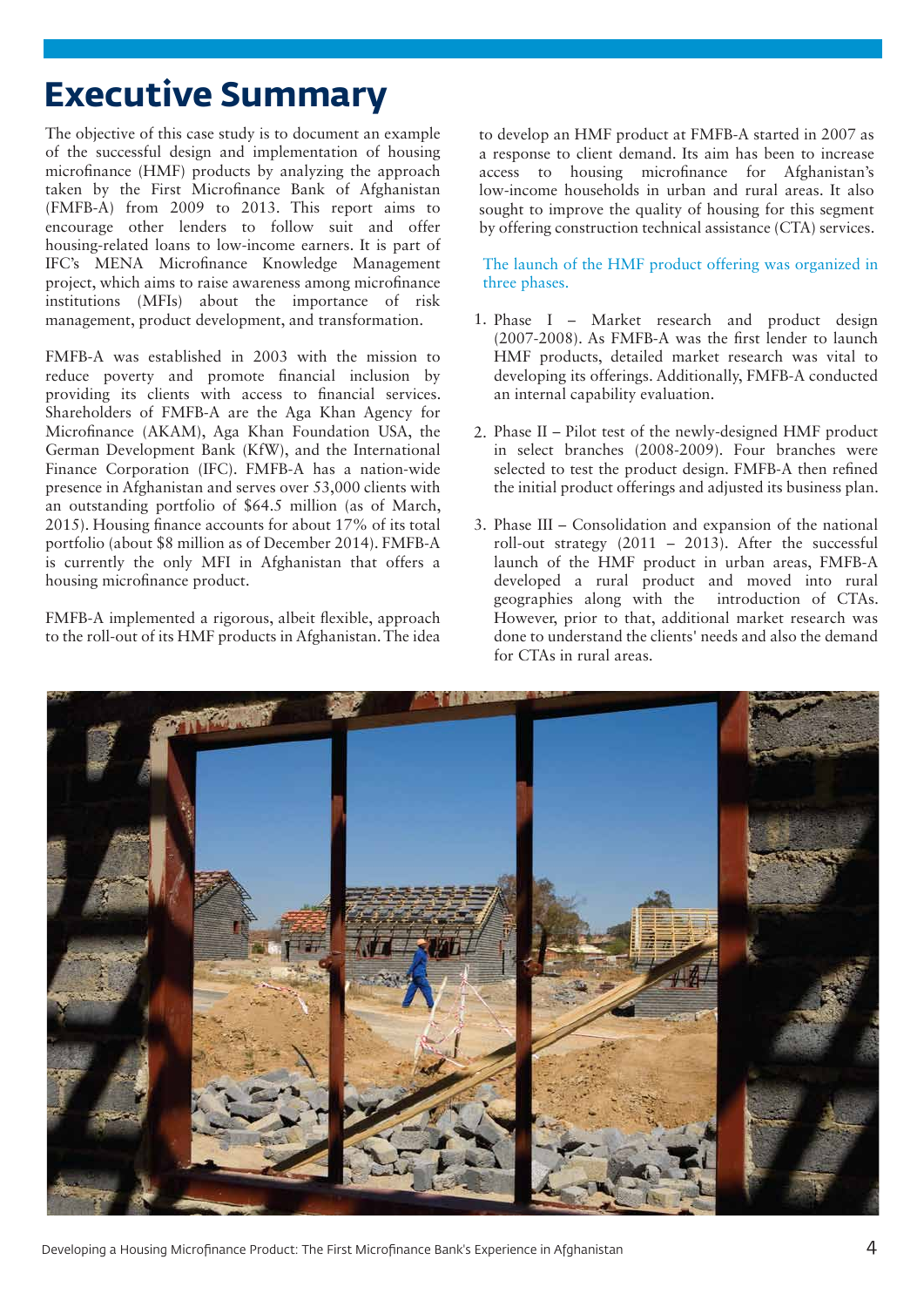## The factors critical to FMFB-A's success included:

- Thorough market research and an internal review, which allowed the institution to better understand the dynamics of Afghanistan's housing market and FMFB-A's own capabilities;
- Appointing an "HMF product champion" whose primary responsibility was to manage this process;
- Conducting a critical review of the pilot,which helped hone the HMF products and FMFB-A's marketing approach. This review allowed for a successful national roll-out in the first year; and
- Continuous review of the performance of the HMF products by management. FMFB-A's management has measured the success of the HMF product development process by using the indicators captured in Chart 1.

#### **Chart 1 Evaluating FMFB-A's Success in Rolling-out HMF Products**



*Source: FMFB-A, authors*

Following the market assessment, the goal of the first phase was to design a product that catered to the needs of low-income earners in the informal sector and also allowed for a return. It was also important that the HMF products were well integrated with the existing organizational set-up. The pilot assisted in verifying whether the proposed offerings complied with these criteria. Key indicators to measure the success were operational self-sufficiency and better housing conditions for borrowers.

The goal of the second phase was to develop a new product and tap into new market segments so that FMFB-A could maintain its competitive edge and meet the needs of its rural clients. At that time, FMFB-A actively offered CTA services to its clients to increase the value of its HMF products. Key indicators to measure the roll-out progress were customer and staff satisfaction as well as continued operational sustainability and profitability.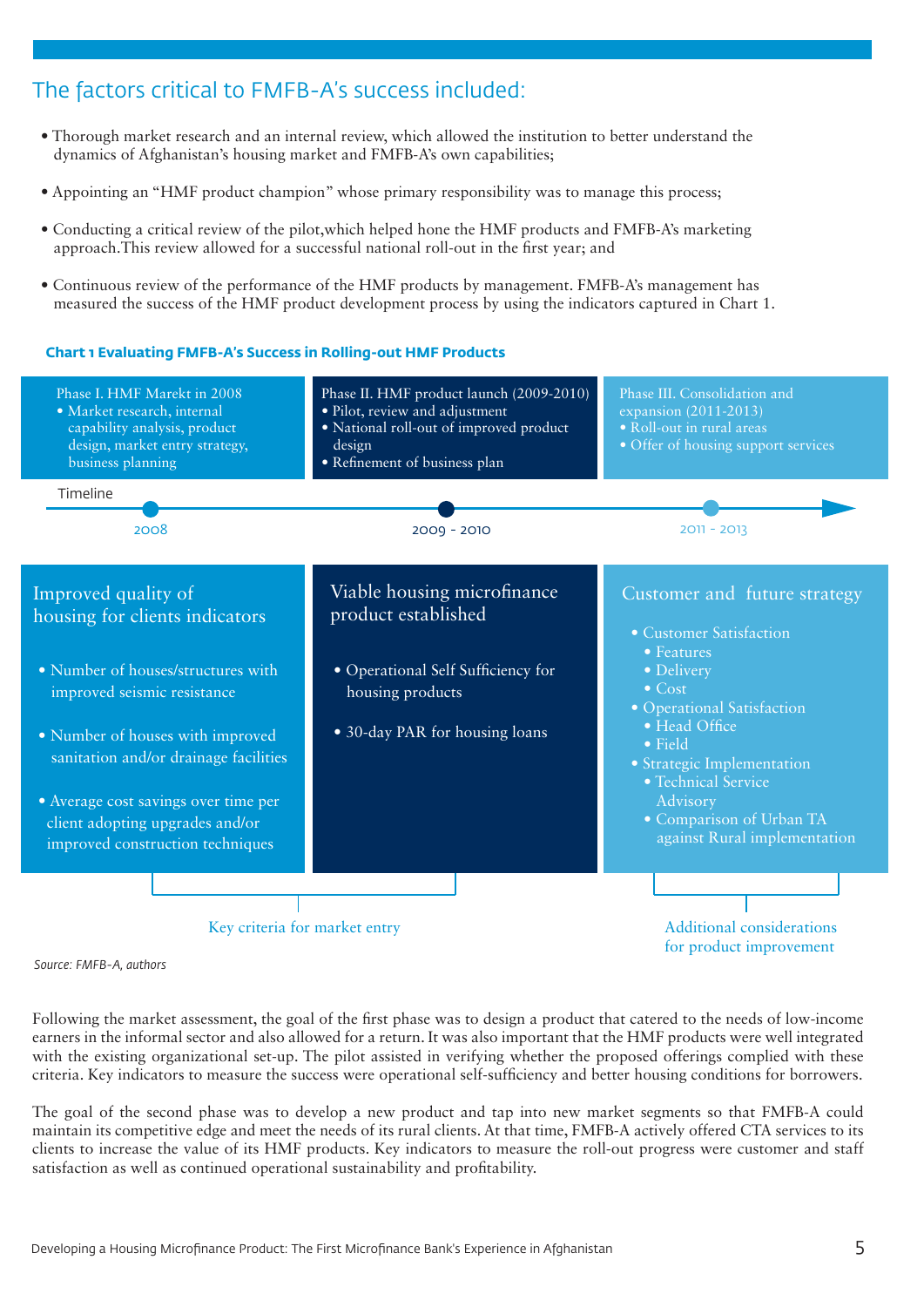Following this strategy, FMFB-A has managed to improve housing conditions for the Afghan people in the areas where it is operating. It has also successfully developed a replicable and scalable HMF model. Within five years, its portfolio grew from \$500,000 to \$11 million. FMFB-A also increased its share of female borrowers while portfolio quality, measured by PAR ratios, remained at the levels FMFB-A recorded for its micro loans. It is likely that FMFB-A will play a leading role in the Afghan HMF market for the foreseeable future.

## Lessons learned from FMFB-A's experience

- a. First-mover strategy wins time, financial resources, and market recognition. With no existing competitors in the HMF sector, FMFB-A entered the market with a "first-mover" advantage. Being the first provider of HMF loans allowed FMFB-A to meet customer needs, acquire superior brand recognition, and build customer loyalty. It also gave the lender time to perfect its products and services.
- b. Product design should be based on market demand, a client needs assessment, and an internal capacity evaluation. Before rolling out the HMF products and before launching its construction technical assistance, FMFB-A conducted market surveys, which were used to design the product prototype. The pilot was used to refine product features and marketing strategies for further roll-out. FMFB-A exerted extensive effort to understand the market demand for this product
- c. A critical review of the pilot project can ensure a successful national roll-out. During the pilot review, FMFB-A learned that some product features required changes before a national roll-out could be considered. For example, the loan size sought by customers was higher than FMFB-A initially projected. This experience of "testing the water" provided valuable insights into the market and FMFB-A's internal capacity. That was instrumental in tailoring products to customer needs and strengthening internal infrastructure to prepare for the product expansion.
- A concise marketing strategy is key to customer outreach. When a product is not well known, the choice of a d. marketing strategy is key to ensuring broad customer outreach. Marketing strategy, both internal and external, should be tailored to the characteristics of the targeted audience in order to achieve maximum effectiveness.
- e. Offering CTA services can increase customer satisfaction and enhance loan quality. FMFB-A found that construction costs in Afghanistan were rising and many clients were unaware about how to build safely. So, it advised home owners on construction techniques, building materials, sanitation, ventilation, energy efficiency, and ways to prevent earthquake damage. Combining the loan offering with construction technical assistance helped raise awareness about safe construction, reduced future repair costs, and potentially improved the quality of the loan.
- A scarcity of qualied staff requires strategic internal capacity building and a smart allocation of talent. In order f. to build up in-house technical expertise, increase outreach to female customers, and maintain staff skills, FMFB-A had to deploy its employees strategically to maximize resource utilization. It made a conscious effort to recruit more female loan officers, and offered continuous training.



Developing a Housing Microfinance Product: The First Microfinance Bank's Experience in Afghanistan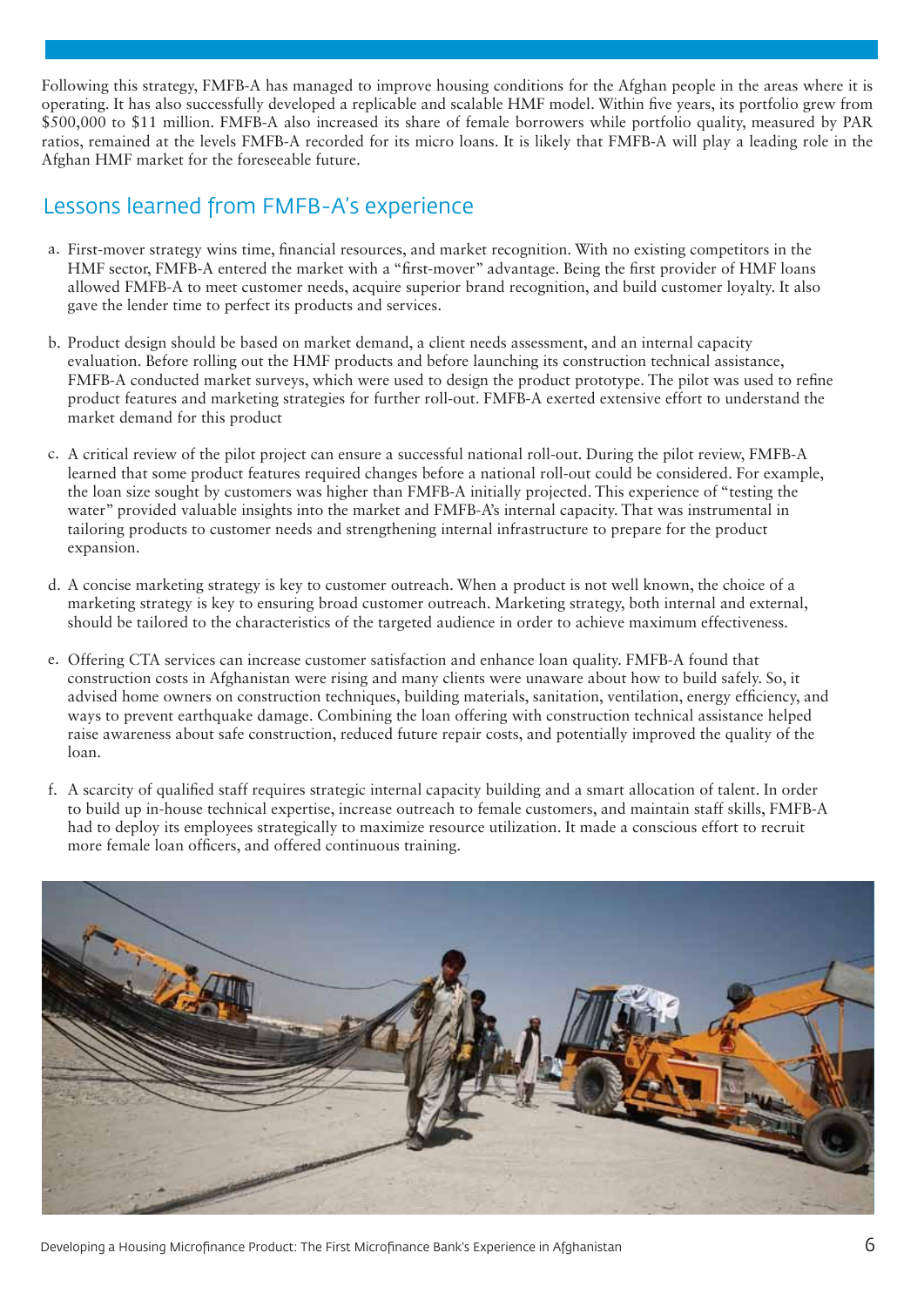## **A. Background and Context**

The First Microfinance Bank of Afghanistan (FMFB-A) was established in 2003 with the mission to reduce poverty and promote financial inclusion by providing its clients with access to financial services. It has been supported with the financial and technical resources from multiple international development agencies, such as the Aga Khan Agency for Microfinance (AKAM), International Finance Corporation (IFC), the German Development Bank (KfW), and the U.S. Agency for International Development (USAID).

Over the years, FMFB-A's operations have grown from a single credit product to finance the short-term needs of microenterprises to more diversified offerings reaching an ever-broadening segment of beneficiaries. Seeking to increase the availability of quality housing to low-income earners, FMFB-A successfully developed, launched, and operated a housing microfinance (HMF) product line coupled with construction technical assistance. To date, FMFB-A is the only financial institution in the country to offer HMF products, which are now available in 21 urban and six rural branches throughout Afghanistan.

This case study presents FMFB-A's experience in developing and implementing HMF products and covers the period from 2008 to 2013. It aims to provide guidance to other lenders on how to offer such products.

The case study provides an overview of the economic environment in Afghanistan and looks at the housing and housing nance markets.Then, it focuses on FMFB-A's product development and implementation process from pilot, to roll-out, to expansion. The last section summarizes the key lessons learned by FMFB-A, which may provide guidance to microfinance institutions in other regions that are considering HMF products.

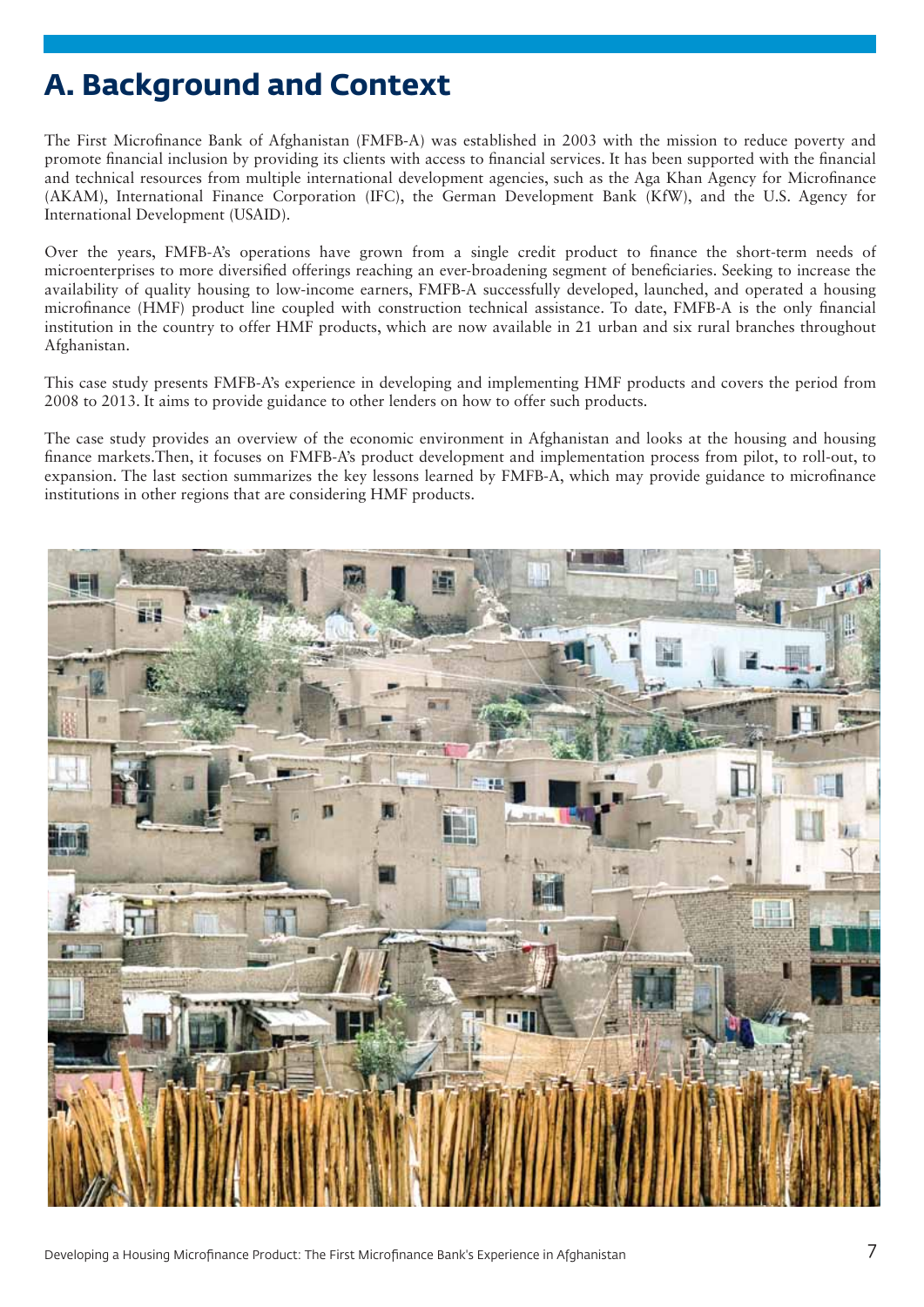## **B. Afghanistan's Housing Challenges at the Outset of the Project**

At the outset of the project, in 2008, Afghanistan was characterized by the following features:

### **1. A stabilizing economy**

After more than three decades of wars, internal conflicts, and violence, Afghanistan was left in tatters. However, thanks to foreign aid and some political stability, the economy had slowly begun to recover. In 2008, GDP grew by 3.6 percent and in 2009 by 21 percent. Despite that, structural conditions for sustainable growth were largely absent and the challenges remained significant. Afghanistan remained one of the poorest countries in the world with a per capita GDP estimated at only \$325 and its social indicators were some of the lowest in the world. While economic growth rates were high, approximately 80-90 percent of economic activity was estimated to be informal, human capital was poorly developed, and the bulk of investment and development activity, as well as a large portion of recurrent expenditures, were still financed through international aid.<sup>1</sup>

#### **Table 1. Key Population Indicators**

| <b>Population</b>                              | $\frac{1}{27}$ million (2008) |
|------------------------------------------------|-------------------------------|
| <b>Population growth rate (average annual)</b> | $3.4\%$ (2001 – 2008)         |
| <b>Population aged 0-14</b>                    | 49% (2008)                    |

*Source: World Bank*

## **2. An underdeveloped financial sector**

At the outset of the project, the formal financial sector in Afghanistan was underdeveloped and very fragile. The microfinance sector was characterized by rapid growth with weak institutions, which eventually led to a repayment crisis in 2008. The crisis was a result of rapid client outreach, which had come at the expense of proper due diligence in lending, compliance with internal control processes, and internal monitoring of performance. In addition, although the banking sector appeared relatively stable at the time, a few years later, it suffered from the Kabul Bank crisis<sup>2</sup>, which was a byproduct of inadequate supervision by the country's central bank. Given this weak financial landscape, access to financial services for the Afghan population was and remains rather limited. At the individual level (in 2008), only 9 percent of those aged 15 and above have an account with a formal financial institution<sup>3</sup>. Similarly, only 3.4 percent of firms in Afghanistan hold a bank loan or a line of credit and only 1.4 percent of Afghan firms use banks to finance their investments<sup>4</sup>.

*3 Global Findex Data, 2011*

*4 World Bank, 2008*

<sup>&</sup>lt;sup>1</sup> C. Ward, D. Mansfield, P. Oldham and W. Byrd, Afghanistan – Economic Incentives and Development Initiative to reduce Opium Production, World Bank and *DFID, February 2008, p. 1.* 

*<sup>2</sup> Kabul Bank held about one-third of the of the banking system's assets of \$4 billion. The government had to shoulder \$825 million for the cost of the lender-of-last-resort facility loans that covered the deposit guarantee. Kabul Bank was subsequently put into receivership, revoking shareholders' rights altogether. The bank's deposits and good assets were then transferred to a bridge bank, New Kabul Bank, whose privatization is ongoing.*

Developing a Housing Microfinance Product: The First Microfinance Bank's Experience in Afghanistan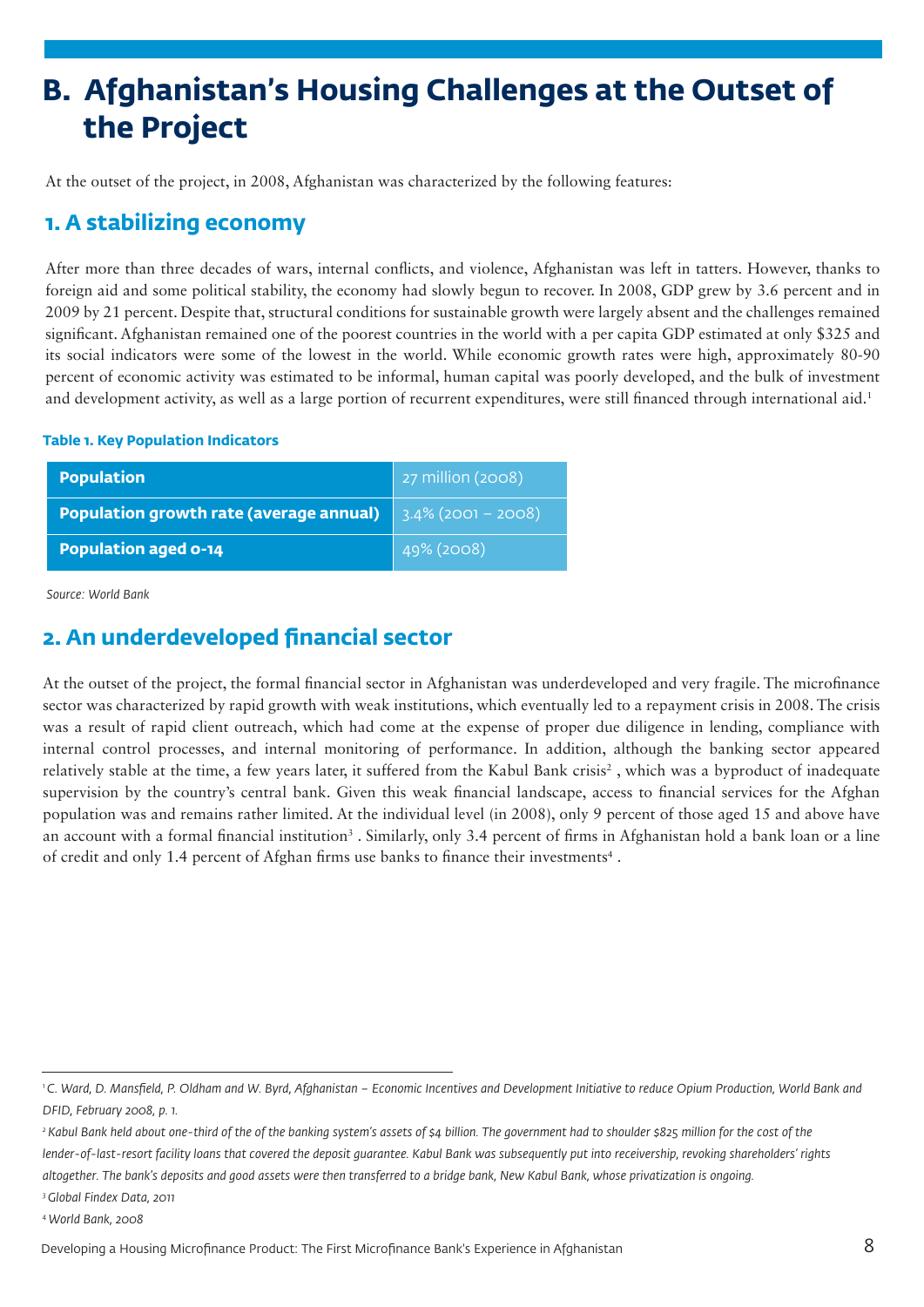## **3**. **A significant housing gap exacerbated by a weak enabling environment**

In 2008, the housing market was characterized by large unmet demand, a severely damaged housing stock, few new affordable housing developments and, as a result, a massive expansion of informal settlements. Table 2 provides some key data on the housing and housing finance sectors in Afghanistan in 2008.

#### **Table 2. Key Indicators of the Housing and Housing Finance Sectors in Afghanistan**

| Number of people living in urban<br>areas (percentof total) | 23 percent(2008)                                      |
|-------------------------------------------------------------|-------------------------------------------------------|
| <b>Housing deficit</b>                                      | 1 million units (2006);<br>$1.5$ million units (2014) |
| Mortgages/GDP                                               | <1 percent                                            |

There was a large demand for housing for several reasons:

- Population growth and rapid urbanization created huge demand for housing in urban areas. Since 2001, the country had experienced a steep rise in its population and most of the growth had happened in urban areas. and in certain provinces: Kabul, Herat, Nangarhar, Balkh, and Kandahar. By 2008, about 23 percent of the Afghan population lived in urban areas<sup>5</sup>. Attracted by improved employment prospects, people were moving to cities and district towns. For example, in Kabul, where an estimated 700,000 returnees had settled since 2001<sup>6</sup>, the population grew by 15 percent a year between 1999 and 2002. It would continue to grow by at least 5 percent a year as a result of migration and natural growth<sup>7</sup>.
- The relatively high percentage of young people also created a high demand for housing. With the youngest population in the world – an estimated 57 percent under the age of 188 - the demand for housing was expected to increase further as these young people began to seek jobs and start families in cities.
- The increase in the return of refugees from the Islamic Republic of Iran and Pakistan, estimated at about 6 million, aggravated the housing problem in Kabul as well as other large cities, such as Jalalabad, Mazer-e Sharif, and Kandahar.

On the supply side, most of the housing stock was damaged or destroyed in conflicts or Afghanistan's frequent earthquakes. In addition, Afghanistan suffers from a lack of building codes and appropriate construction material. Since a construction industry had barely existed in the country, most of the materials had to be imported, making houses more expensive.

In urban areas, the housing shortage led to an expansion of informal settlements with no access to basic services (see Figure 1). It was estimated that 75- 80 percent of homes were without access to water<sup>9</sup>. A World Bank assessment in Kabul showed that informal settlements provided shelter for 80 percent of the city's population (2.44 million people), covered 69 percent of its residential land, and with the land value excluded, represented fixed private capital investment of \$2.5 billion<sup>10</sup>. It was also estimated that in the informal settlements (legal and illegal) of Kabul, with mostly self-constructed dwellings, more than two-thirds of houses were occupied by more than one family. A study by the Aga Khan Trust for Culture reported that almost 9 out of 10 families in informal housing lived in only one or two rooms<sup>11</sup>.

*<sup>5</sup> Ministry of Economy, 2005.Population Census of 1384. Kabul.*

*<sup>6</sup> UNHCR (United Nations High Commissioner for Refugees), Statistics Division; Pakistan, Population Census Organization; and Pakistan, Ministry of States and Frontier Regions, 2005. Census of Afghans in Pakistan, 2005. Islamabad: United Nations High Commissioner for Refugees.*

*<sup>7</sup> World Bank, 2005. Kabul Urban Land Crisis: A Summary of Issues and Recommendations. Kabul Urban Policy Notes Series, no. 1. Energy and Infrastructure Unit, South Asia Region, World Bank, Washington DC.*

*<sup>8</sup> Islamic Republic of Afghanistan, 2005. Interim Afghanistan National Development Strategy: An Interim Strategy for Security, Governance, Economic Growth and Poverty Reduction. Vol. 1. Kabul.*

*<sup>9</sup> S. Farhan Fasihuddin, Housing Microfinance Capacity Building in Afghanistan, Presentation given at FinNet Meeting 2011.*

*<sup>10</sup>World Bank 2005. Why and How Should Kabul Upgrade Its Informal Settlements? Kabul Urban Policy Notes Series, no. 2. Energy and Infrastructure Unit, South Asia Region, World Bank, Washington, DC.*

*<sup>11</sup> Aga Khan Trust for Culture. 2006. Baghe Babur &GozarGah Area Survey Initiative, Preliminary Report. Historic Cities Program, Kabul*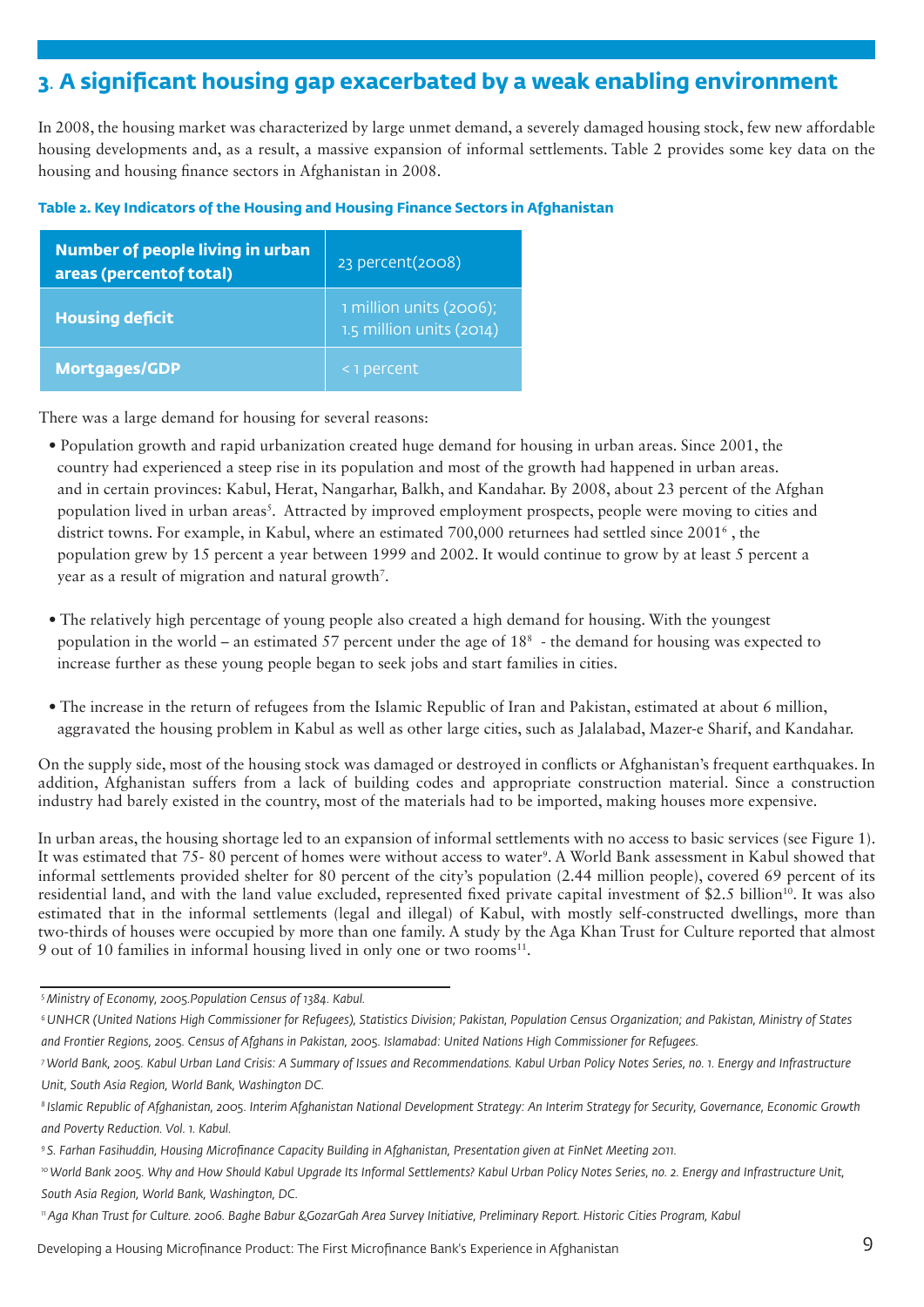Despite the enormous need for housing, only a few new housing developments were under way. Housing initiatives were subsidized through free land allocation and were not targeted at those who needed housing support most. Instead, they were directed at middle-class residents with businesses or salaried employment. The price of housing was further exacerbated by costly imported materials, unskilled labor, and a lack of low-income housing developers.

A poorly functioning and inappropriate legal and regulatory regime had prevented nancial institutions from entering the housing finance market. Given the lack of bankable titles and an efficient land administration, lenders faced difficulties inregistering mortgages. Women faced particular challenges in gaining ownership of or title to property. The typical way for a woman to obtain home ownership was through inheritance. As men were typically the legal holder of the property, access to finance was restricted for women, especially in cases where lenders required property as collateral<sup>12</sup>.

In addition, it was not possible to foreclose on a property without court orders and these proceedings took a very long time. Limited knowledge of housing finance products and restricted access to long-term liquidity in local currency were other important constraints. As a result, the housing market represented for lenders an overly risky proposition.<sup>13</sup>

## **4. A pent-up demand for housing microfinance**

As conventional mortgages were not available in Afghanistan the vast majority of the population relied on informal sources for their housing nance needs. As much as 70 percent of the world's population access shelter through "incremental building", a process of slowly improving shelter by adding components of a house. This process of incremental building leads many clients of microfinance institutions to divert business loans for this purpose. This reinforces the fact that there is demand for housing microfinance products.

Unlike traditional mortgages, housing microfinance relies on not only the property as collateral (given that there is often uncertainty surrounding title), but also on an assessment of the client's creditworthiness that takes into account the incremental building approach.

Given the country's severe housing shortage and large size of informal settlements, as well as the challenges facing the development of the formal mortgage market, this micro-lending approach, which specifically targets home improvements and basic construction, was a more feasible vehicle to provide much-needed finance to low-income groups. Moreover, the microfinance sector had a comparative advantage of a country-wide branch network as well as experience in handling borrowers with informal income sources. HMF also provided an opportunity to improve access to finance for female borrowers as loans could be granted, using title deeds as collateral which belonged to their husbands or close relatives.

As mentioned earlier, up until 2008, no MFI offered specific HMF products. However, the size of the unofficial HMF market was estimated at about \$21 million to \$27 million, although the actual demand may well have been much larger. The World Bank estimated that if 50 percent of the 325,333 homes in the informal sector in Kabul needed improvements costing \$750,<sup>14</sup> the potential market for home improvement would have been about \$122 million. Provided people would borrow about 50 percent of the required amount, the potential total loan volume at the time would be about \$61 million.

### The Afghan Microfinance Sector

The microfinance sector in Afghanistan had been growing significantly in recent years. In 2003, the Microfinance Investment Support Facility for Afghanistan (MISFA) was established as an apex institution with the primary objective of promoting microfinance lending and entrepreneurship. MISFA currently supports five microfinance institutions, including FMFB-A, operating in 23 provinces and 111 districts.

While financial services are expanding, these institutions have yet to broaden their offerings to meet new demand, including an appetite for housing finance and mid- to long-term loans.

At the end of March 2008, the Afghan microfinance industry recorded over 303,000 active borrowers, served by 19 MFIs with an outstanding portfolio of \$192 million (IFC's Consolidated Microfinance Database, 2014).

*<sup>12</sup> S. Narain, 2006. A Gender Strategy for the First Microfinance Bank, Afghanistan. Gender Entrepreneurship Markets (GEM) Initiative, IFC, Washington DC.*

*<sup>13</sup>World Bank and IFC, 2008. Housing Finance in Afghanistan: Challenges and Opportunities. Washington, DC.*

*<sup>14</sup>World Bank and IFC, 2008. Housing Finance in Afghanistan: Challenges and Opportunities. Washington, DC.*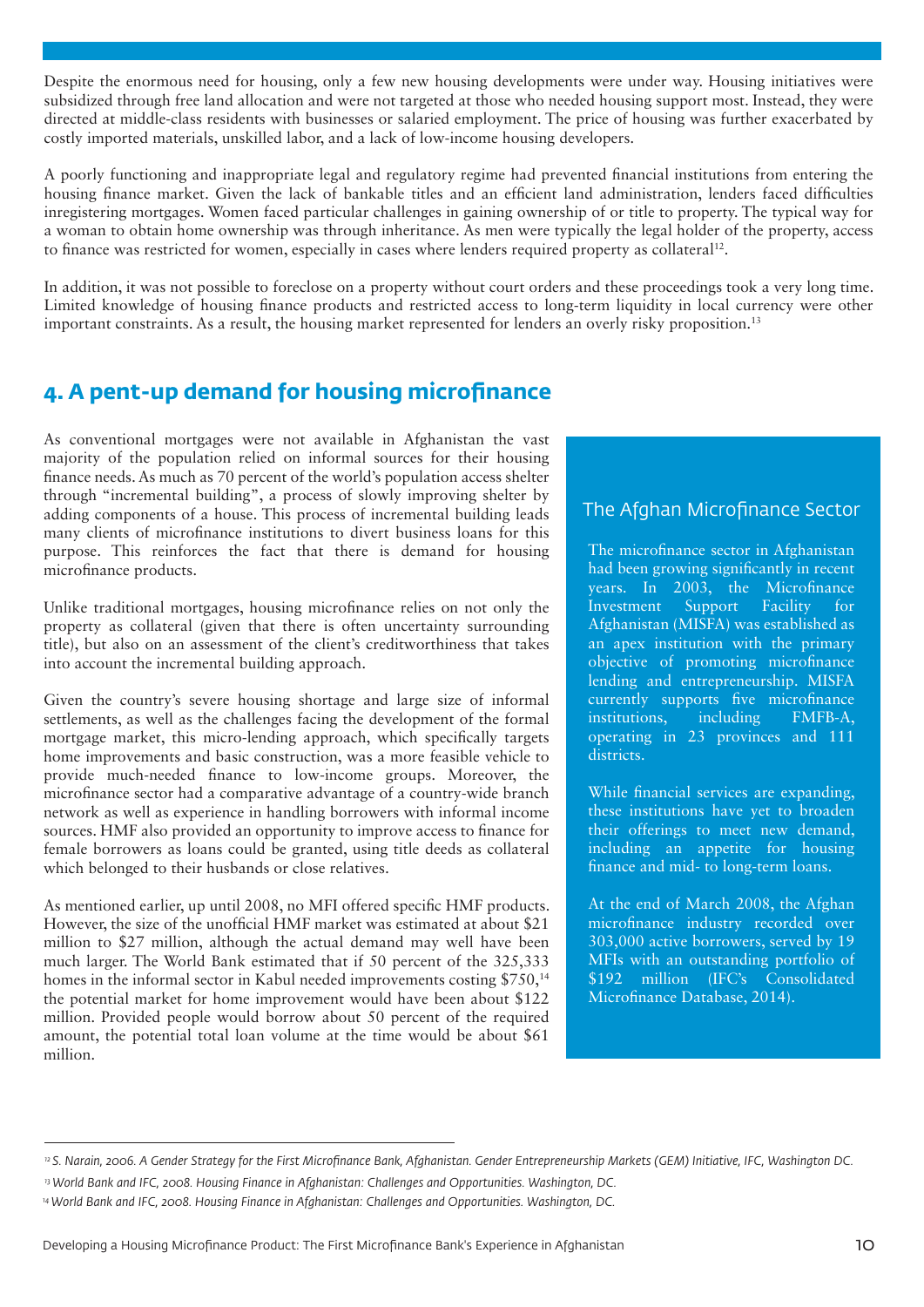## **5. A greenfield market for housing finance**

Despite the considerable demand for housing finance, no MFI had entered the market. When the management of FMFB-A considered the implementation of housing microfinance products in 2008, it was faced with the situation summarized in Table 3.

#### **Table 3. Incentives and Obstacles to the Introduction of HMF Products in Afghanistan**

| <b>Incentives</b>                                                                                       | <b>Obstacles</b>                                                                                                                      |
|---------------------------------------------------------------------------------------------------------|---------------------------------------------------------------------------------------------------------------------------------------|
| Considerable demand for housing arising from<br>increasing urbanization and a young, growing population | Weak legal and regulatory framework (especially in the<br>areas of land administration and registration,<br>and enforcement of liens) |
| Somewhat stabilized and growing economy                                                                 | High cost of construction material; limited capacity<br>in the construction industry                                                  |
| Significant potential demand for home improvement<br>and incremental construction                       | Continued violence and insecurity in certain<br>areas of the country                                                                  |
| Better understanding of financial needs of low income<br>earners at MFIs                                | Lack of longer-term funds in local currency                                                                                           |

To launch HMF products successfully, FMFB-A needed to develop a thorough understanding of the demand for housing finance products. FMFB-A management considered conducting a detailed market assessment to identify the potential and effective demand.

In general, effective demand for housing finance products can be deemed to exist if the following criteria are met: i) there is a need for habitat improvements, upgrading, incremental building, etc. in the communities where the targeted population lives (i.e. potential demand); and ii) potential borrowers demonstrate the willingness to borrow to complete these improvements and they can afford the loan (i.e. effective demand). Other important factors to consider are sufficient ability among staff members to process HMF loans, effective guarantee mechanisms to limit risks, lending methodologies and policies designed for high-risk areas, and cost-effective ways to reach rural clients. FMFB-A needed to consider all these factors before venturing into the housing finance space.



Developing a Housing Microfinance Product: The First Microfinance Bank's Experience in Afghanistan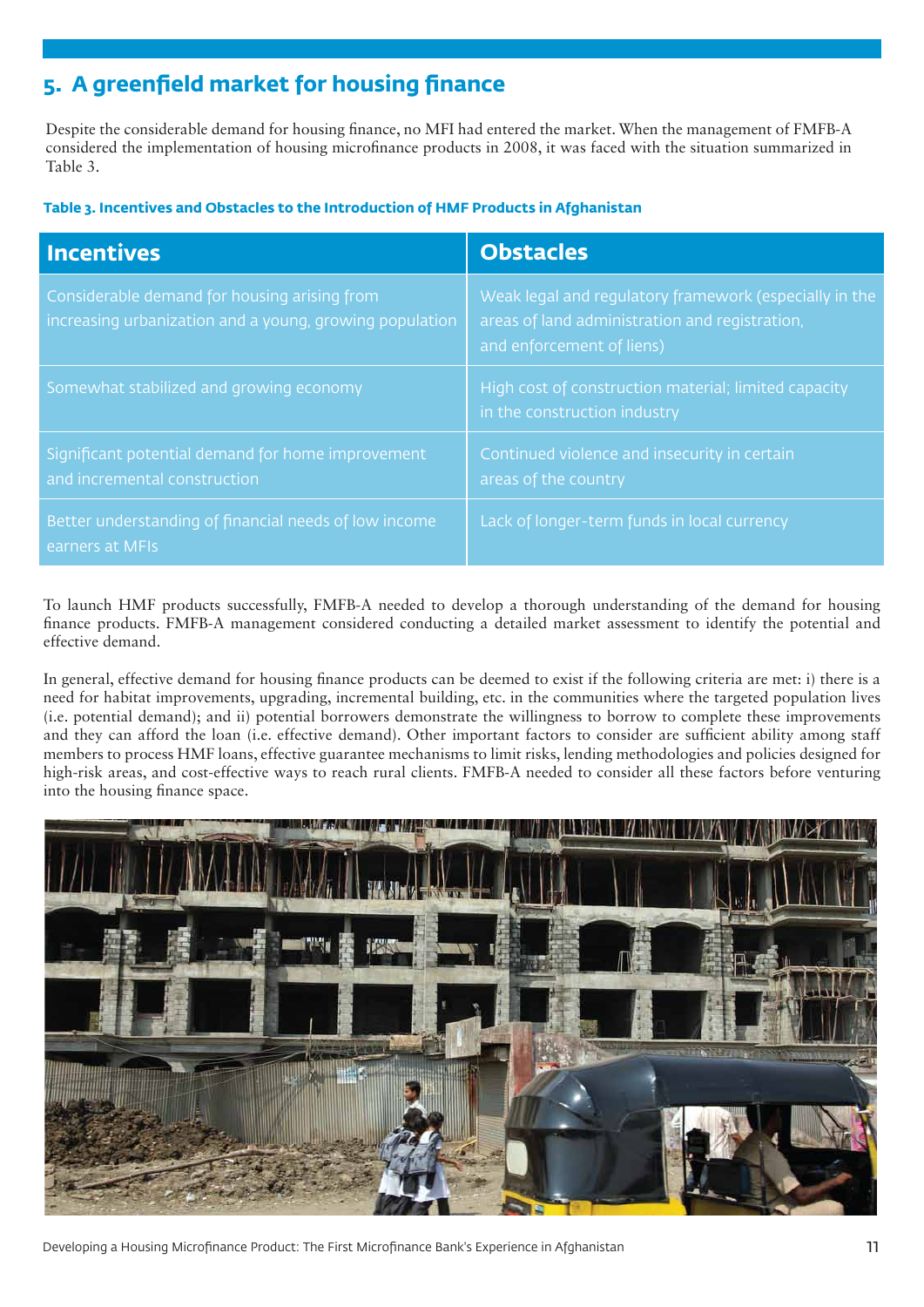# **C. FMFB-A's Strategy to Enter the Housing Finance Market**

The development of an HMF product at FMFB-A began in 2008. USAID, AKAM, AKF, IFC, and KfW assisted FMFB-A management in the design of a market entry strategy, the development of HMF products, and the launch of new offerings. The process was organized in three distinct phases, which are described in further detail below and illustrated in Chart 2.

- Phase I market research and product design (2007-2008).
- Phase II launch of HMF product at FMFB-A through pilot-testing and the refinement of the roll-out plan and business projections (2009 – 2010).
- Phase III consolidation and expansion of the national roll-out strategy (2011 2013).

#### **Chart 2. Implementation Process to Launch Housing Finance Products at FMFB-A**

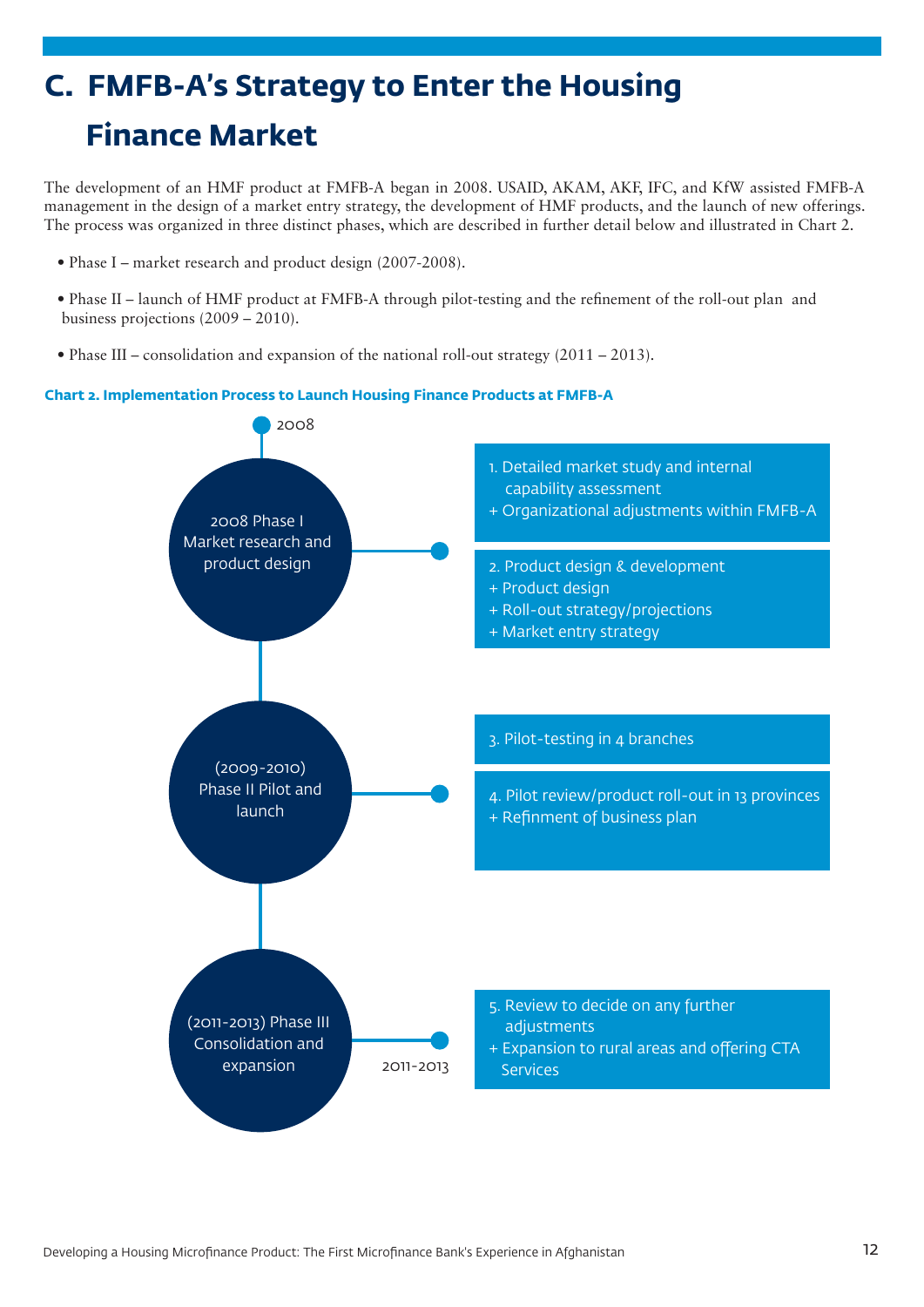## **D. Phase I – Market Research and Product Design**

## **1. Detailed market and design study**

A detailed market assessment was commissioned by FMFB-A in late 2007 and completed in 2008. Its goals were to (i) identify the target clientele, (ii) determine the potential demand and the size of the market (effective demand), and (iii) determine affordability levels of the target segment. The market research allowed FMFB-A to gain clarity on the type of projects for which customers were likely to approach them for financing, and which later shaped the design of the product. The main findings of the research were:

- There was considerable demand for both home improvement loans (HIL) and new construction.
- No other lenders had entered the housing finance market in Afghanistan, which meant that FMFB-A would benefit from a first mover advantage.

### **2. Internal capability evaluation**

The goal of this assessment was to identify the necessary organizational adjustments needed to introduce an HMF product within the organization and the costs of implementation. The evaluation took into consideration the following elements:

- Interest and willingness to expand into housing products;
- Financial and operational performance; and
- Funding and other resources needed for pilot implementation and scale up.

The proposed design for the housing finance products (especially the housing microfinance loan) largely built on FMFB-A's operations and capabilities. But there was a need to make a few adjustments in areas such as underwriting and loan administration (including servicing and collection), monitoring, risk management, and IT-infrastructure. FMFB-A also needed to develop a marketing approach and train staff members.

The results of the market research and the internal capability evaluation are summarized in the form of a SWOT analysis, which is depicted in Chart 3.

#### **Chart 3. Simplified SWOT Analysis of FMFB-A in View of Housing Finance Market Entry**

| <b>Strenghts</b>                                                        | <b>Weaknesses</b>                                                                                  |
|-------------------------------------------------------------------------|----------------------------------------------------------------------------------------------------|
| • Young and dynamic staff                                               | • Insufficient capacities within staff to                                                          |
| . Well-developed standards and procedures                               | process housing loans                                                                              |
| . Good reputation in market                                             | • Weak marketing and sales approach                                                                |
| • Wide branch network                                                   | • Level of client retention unclear                                                                |
| <b>Opportunities</b>                                                    | <b>Threats</b>                                                                                     |
| • No MFIs offer HMF products                                            | • Weak legal framework                                                                             |
| • FMFB-A collects deposits                                              | • Market potential could be much smaller                                                           |
| • Female borrowers are barely served by<br>formal finacial institutions | than expected (low literacy rate, high<br>levels of informal employment)<br>• Volatile environment |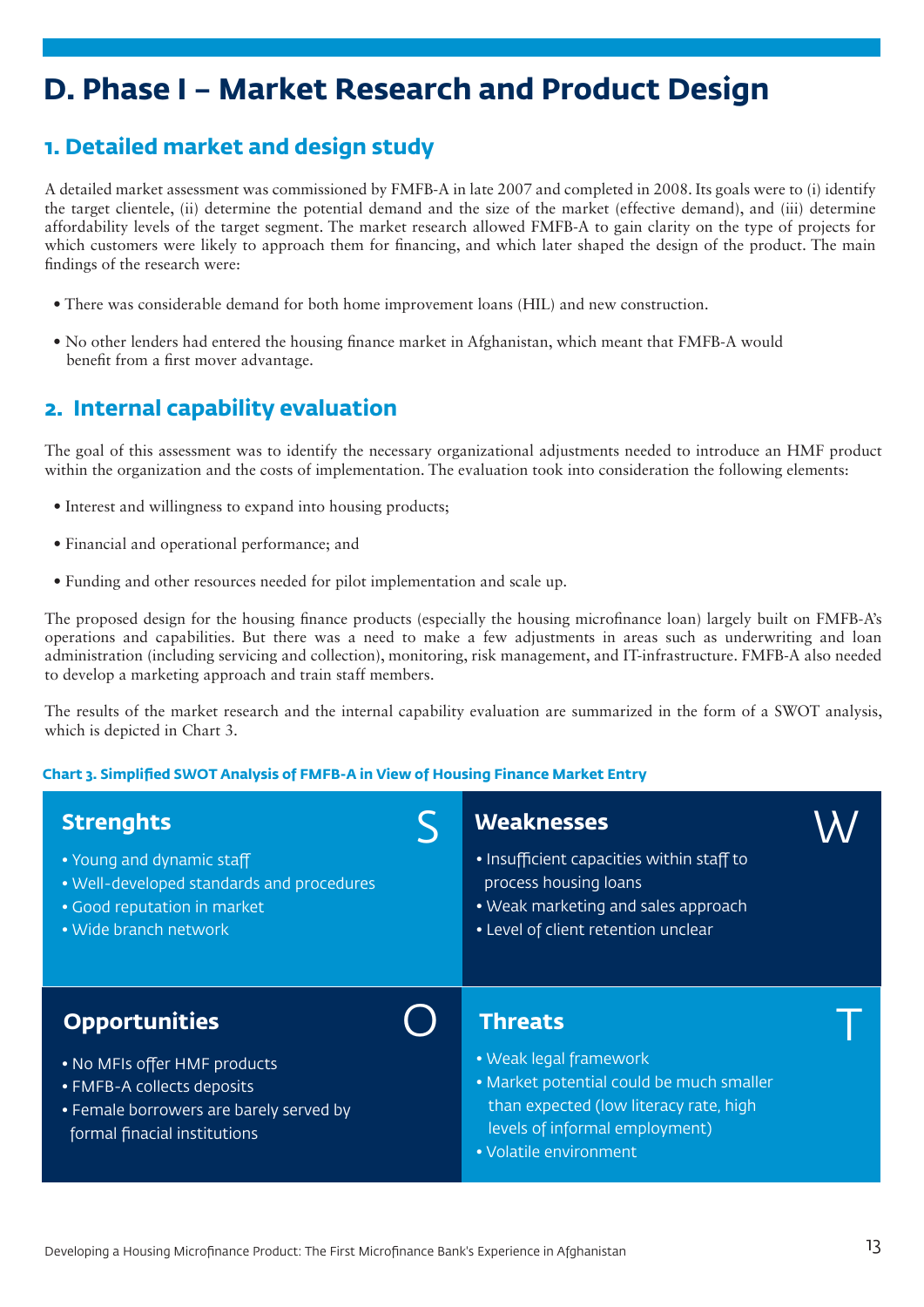The findings of the internal capability evaluation revealed that:

- FMFB-A's structure appeared well-equipped to take on the implementation of the HMF product offering;
- FMFB-A beneted from a wide branch network and good reputation in the market as it already offered a number of other loan products. Therefore, it seemed prepared to handle the implementation of an additional product with a longer tenor and higher loan amounts; and
- Staff members lacked the technical knowledge and sales skills needed for the housing product.

## **3. Product design**

Based on the findings of the market research and internal capability evaluation, the HMF product features were determined for the pilot, as summarized in Table 3. FMFB-A management decided to keep maximum loan limits relatively low, set at \$1,400, in comparison to business loans. This was also done to allow FMFB-A's management to gain a better understanding of client repayment patterns and to minimize the credit risk. It was projected that the average loan size would amount to \$700.

In order to manage credit risk, the prototype design of the HMF product envisaged a linked savings component to reaffirm the assessed repayment capacity of the borrower, provide further collateral to the bank, and promote asset building with the client. A borrower was required to save for three months before requesting a loan. The amount saved was to be equal to three monthly payments and would be inaccessible to the borrower during the term of the loan.

| <b>Loan amount</b>   | $$100 - $1,400$                                                                     |
|----------------------|-------------------------------------------------------------------------------------|
| <b>Loan tenor</b>    | $6 - 24$ months                                                                     |
| <b>Interest rate</b> | 2.08 percent per month on declining balance (25 percent p.a.)                       |
| <b>Eligibility</b>   | - Afghan national<br>- Age between $18 - 65$<br>- Entrepreneur or salaried employee |
| <b>Collateral</b>    | - Personal quarantor<br>- Household assets<br>- Title deed                          |
| <b>Loan purpose</b>  | - Improvement<br>- Extension<br>- New construction                                  |

#### **Table 4. HMF Loan Features at Pilot Stage**

It was agreed that the loans could be used for either home improvement or construction to cover activities such as home repairs and upgrades, structural changes, new home completion, connection to basic utilities such as water and electricity, solar energy installation, house insulation, and hygiene improvements, such as septic tanks. The home was required to be the primary residence of the borrower or borrower's property within the jurisdiction of the FMFB-A branch where the loan was granted. Additionally, salaried employees who applied for a loan were required to open a current account at FMFB-A and to have their salary transferred into this account.

Disbursement of the loan proceeds was made in a single tranche to reduce time and administrative burden. FMFB-A was able to set this policy for two reasons: (i) the loan amounts were relatively small; and (ii) FMFB-A management believed that their underwriting methdologies are well enough developed to ensure the correct deployment of the funds.<sup>15</sup>

Finally, to strengthen their internal capability to deliver this product, management invested in building the capacity of their staff both in terms of housing finance and marketing skills.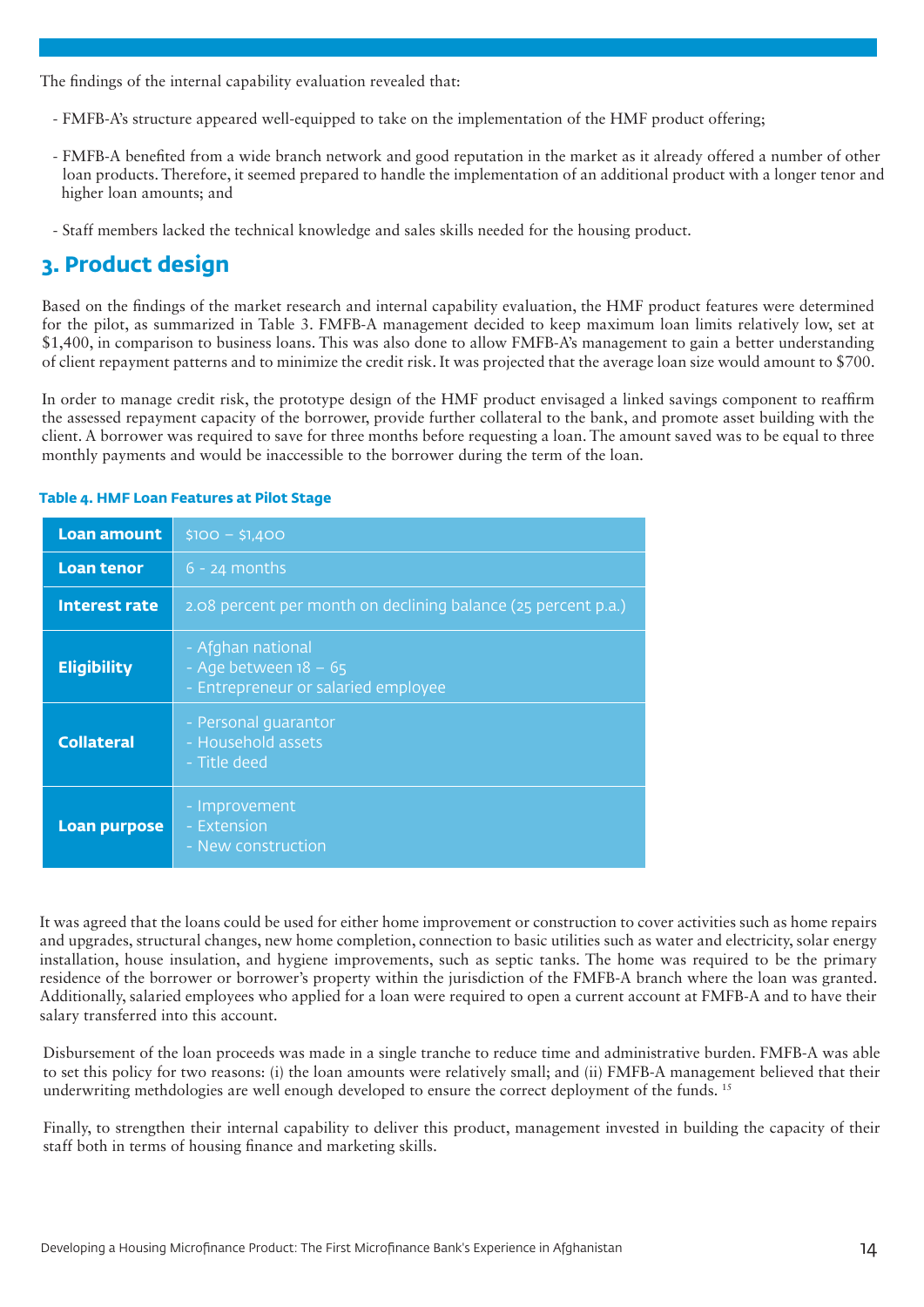## **4. Business and implementation plan (including market entry strategy)**

The findings of the market research and the internal capability analysis were used by FMFB-A's management to develop a preliminary business plan, profit targets, as well as a cost and risk analysis (management of credit, interest rate and liquidity risk, as well as appropriate funding instruments). FMFB-A management considered this exercise critical to having a clear understanding of the investments necessary for a successful market entry as well as realizing the potential benets of the HMF product offering. Setting measurable objectives was also viewed as pivotal to ensuring commitment of all staff to the new product.

The implementation plan outlined the steps and timeline necessary to implement the new products within FMFB-A's organization. It also identified the branches in which the pilot was to take place to test the new products. At the end of the pilot phase, the business plan and the implementation plan would be revised based on the results achieved during the pilot.

To ensure a smooth implementation process, management appointed an "HMF product champion" whose primary responsibility was to manage this process. He enjoyed the full support of management so that he was in a position to initiate the steps necessary for a successful product launch within FMFB-A's organization.



<sup>&</sup>lt;sup>15</sup> Disbursement is typically considered a tool to ensure that the funds are used for housing purposes. Often the interest rate offered is lower and/or the term is longer than for business loans. To avoid cannibalizing their business, MFIs need to ensure a correct deployment of the funds. The disbursement in several *tranches linked with on-site visits could be one option. Another option is to transfer the money directly to the construction material provider or builder. This policy requires, however, arrangements with hardware stores and/or builders as well as the availability of a transfer mechanism to ensure a quick payment of small amounts to the beneficiaries.*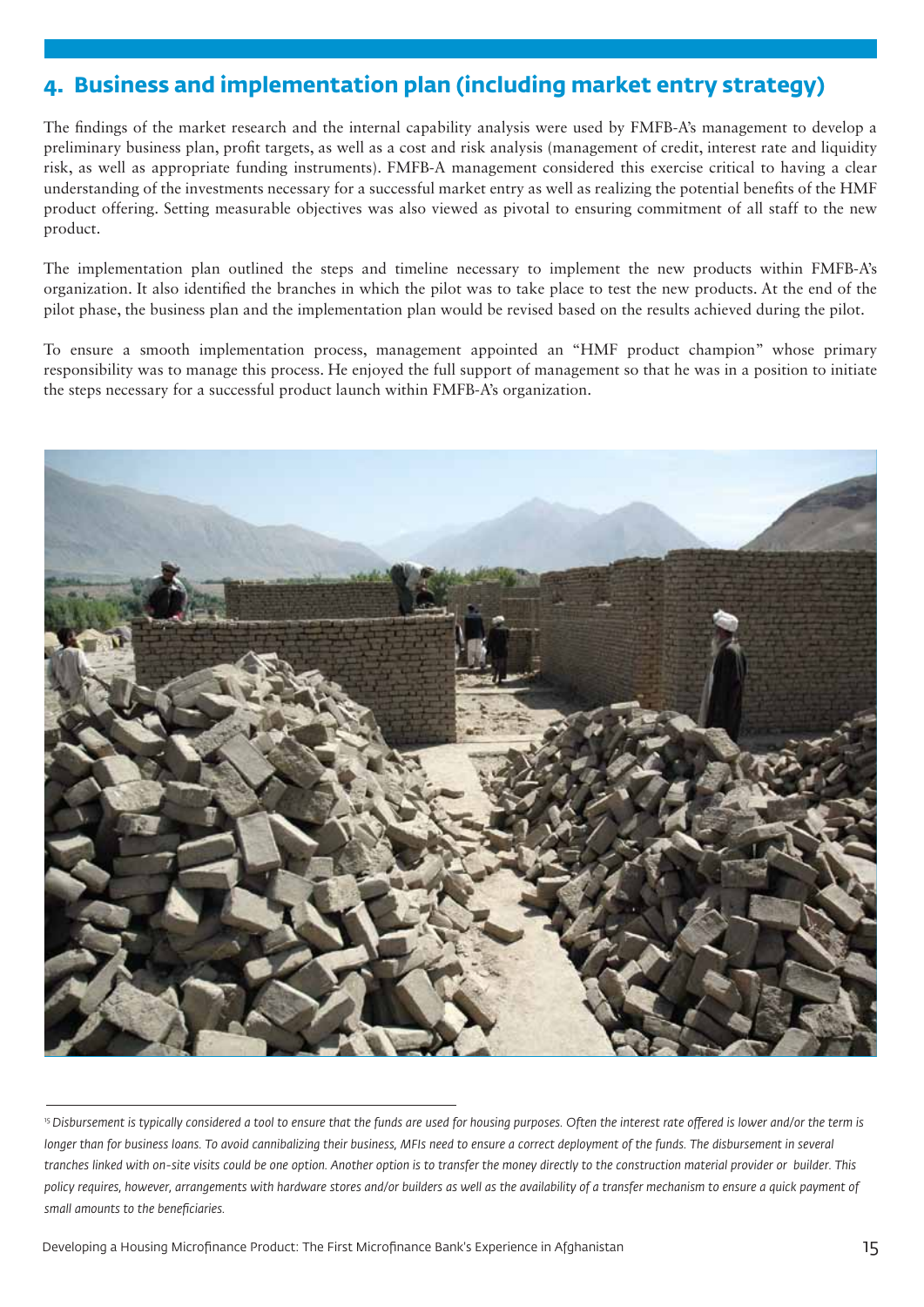## **E. Phase II – Pilot Test and Nation-wide Launch**

### **1. Pilot Test**

The goal of the pilot was to test the product in order to make adjustments before its nation-wide roll-out. It was decided to pilot the HMF product in four branches targeting parts of Kabul and Herat provinces. The pilot branches were selected according to the following criteria: (i) the proximity to the new target group; (ii) the availability of up to two staff members to dedicate time to more intensive marketing activities; and (iii) the ability to easily organize local marketing activities to attract new customers. The length of the pilot was fixed at nine months (from September 2008 to May 2009) The first loan disbursements were made in early 2009.

In preparation for the pilot, HMF policies were distributed to the branches and specific training sessions were held with branch managers and loan officers. A reference for the development of the policies and the review of the product design became IFC's Housing Microfinance Toolkit. Its objective is to provide guidance to lenders, investors, developers and policy makers on how to introduce HMF products and improve existing HMF offerings.

The toolkit also offers an orientation on operational practices and policies, including risk management and funding models as well as appropriate training methodologies, programs, and samples. It covers the whole value chain of the housing finance process, including marketing and customer service, underwriting (application processing, file building, and closing), funding, and loan servicing (collection, and file administration). IFC's HMF Toolkit<sup>16</sup> is geared towards emerging markets and takes into consideration the realities, constraints, and risks of these economies. A brief description of the toolkit is shown in Annex 1.

## **2. Results of the pilot phase**

The review of the pilot involved both FMFB-A senior management as well as branch managers and loan officers (LOs) from the pilot branches. Table 5 provides a summary of the objectives set for the pilot and the results achieved. While the number of loans disbursed was below target, a higher average loan amount led to a higher than projected total loan portfolio size. Eighty percent of the loans were used to finance home refurbishments.

#### **Table 5. Planned Versus Actual Results for the Pilot Test**

| <b>Criterion</b>                      | <b>Planned</b> | <b>Actual</b> |
|---------------------------------------|----------------|---------------|
| Number of loans disbursed             | 750            | 586           |
| Average loan size                     | \$700          | \$1,251       |
| Total loan portfolio size "           | \$452,000      | \$552,000     |
| Portfolio at risk (PAR) > 30 days $*$ | 2 percent      | 1.2 percent   |

#### *Source: FMFB-A*

The evaluations also showed that more than 90 percent of loans were disbursed to men. Outreach to female clients was lower due to a fewer number of female LOs participating in the pilot. After the completion of the pilot, a detailed review was undertaken. Table 6 shows a summary of the review. It also shows the actions which were initiated by FMFB-A management to improve the HMF product offering. The review concentrated on product design and institutional capacity to process the loans.

<sup>&</sup>lt;sup>16</sup>This toolkit was developed as part of the IFC's advisory activities at FMFB-A. The toolkit has now been updated and incorporates experiences and best *practices from other emerging markets where housing microfinance offerings have been implemented.* 

*<sup>17</sup> This number already includes repayments made during the pilot.*

<sup>&</sup>lt;sup>18</sup> PAR is a ratio of the unpaid principal balance of all loans with payment past-due over the total loan portfolio. It is a standard measure of portfolio *quality in microfinance.*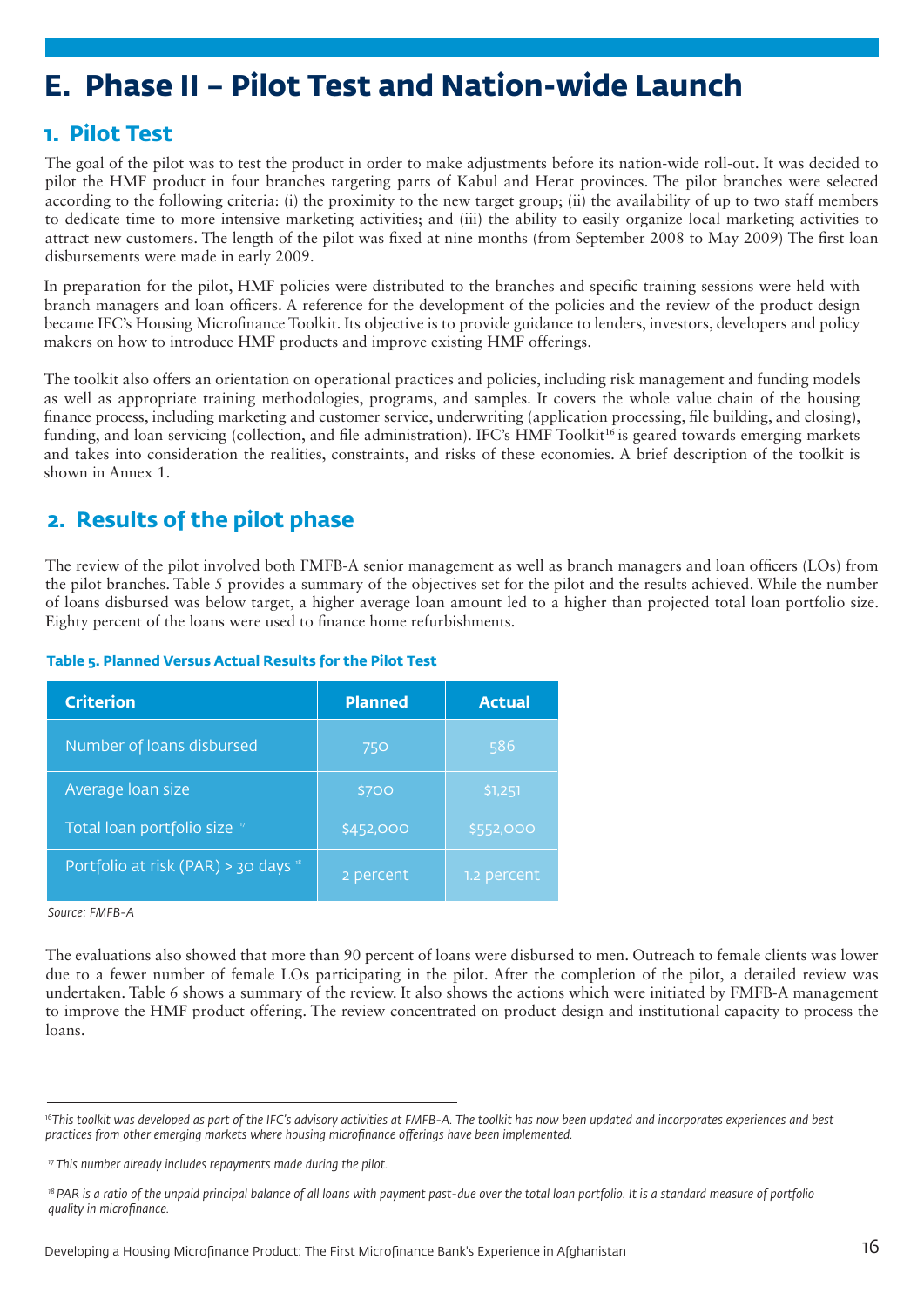#### **Table 6. Pilot Findings and Actions Taken**

| <b>Item</b>                    | <b>Findings</b>                                                                                                                                                                                                                | <b>Actions Taken</b>                                                                                                                                                                         |  |
|--------------------------------|--------------------------------------------------------------------------------------------------------------------------------------------------------------------------------------------------------------------------------|----------------------------------------------------------------------------------------------------------------------------------------------------------------------------------------------|--|
| <b>Product Design</b>          |                                                                                                                                                                                                                                |                                                                                                                                                                                              |  |
| <b>Client Feedback</b>         | • Clients needed more money to<br>finance the construction.                                                                                                                                                                    | • Maximum loan size to be<br>increased.                                                                                                                                                      |  |
|                                | • The pre-savings requirement was<br>not popular with clients and was<br>therefore removed.                                                                                                                                    | • Restructuring of the savings<br>requirement: 5 percent of the loan<br>repayment to be channeled into a<br>savings account.                                                                 |  |
| <b>Borrower Profile</b>        | • Higher defaults of those clients who<br>took out a business and HMF loan<br>at the same time.                                                                                                                                | · Introduce a maximum loan<br>exposure (combined for all loans)<br>of \$5,000 for every client.                                                                                              |  |
| <b>Institutional Capacity</b>  |                                                                                                                                                                                                                                |                                                                                                                                                                                              |  |
| <b>Marketing Strategy</b>      | • Marketing is not effective:<br>only 20 percent of branch staff<br>in the pilot branches could explain<br>the housing loan product to<br>a potential client.<br>• Outreach to female clients should<br>be improved.           | • Redesign marketing approach.<br>• Recruit more female LOs.                                                                                                                                 |  |
| <b>Staff Capacity Building</b> | • There was a shortage of analytical<br>skills for loan appraisal.<br>• Technical evaluation in branches<br>was done by LOs who received<br>some orientation from technical<br>officer (engineer) based at the head<br>office. | • Detailed training modules to be<br>developed and implemented for<br>LO <sub>s.</sub><br>• Technical evaluation module to<br>be developed for technical<br>appraisal.                       |  |
| Documentation                  | · Some information was missing in<br>loan forms e.g. details of house to<br>be improved, client's estimate of<br>improvements, etc.<br>• Technical officer was unable to visit<br>and appraise all requests.                   | • Forms to be revised to capture all<br>pertinent information about<br>proposed improvements.<br>• Staff to be further trained.<br>• Train deputy branch managers<br>on technical appraisal. |  |

*Source: FMFB-A, Enclude*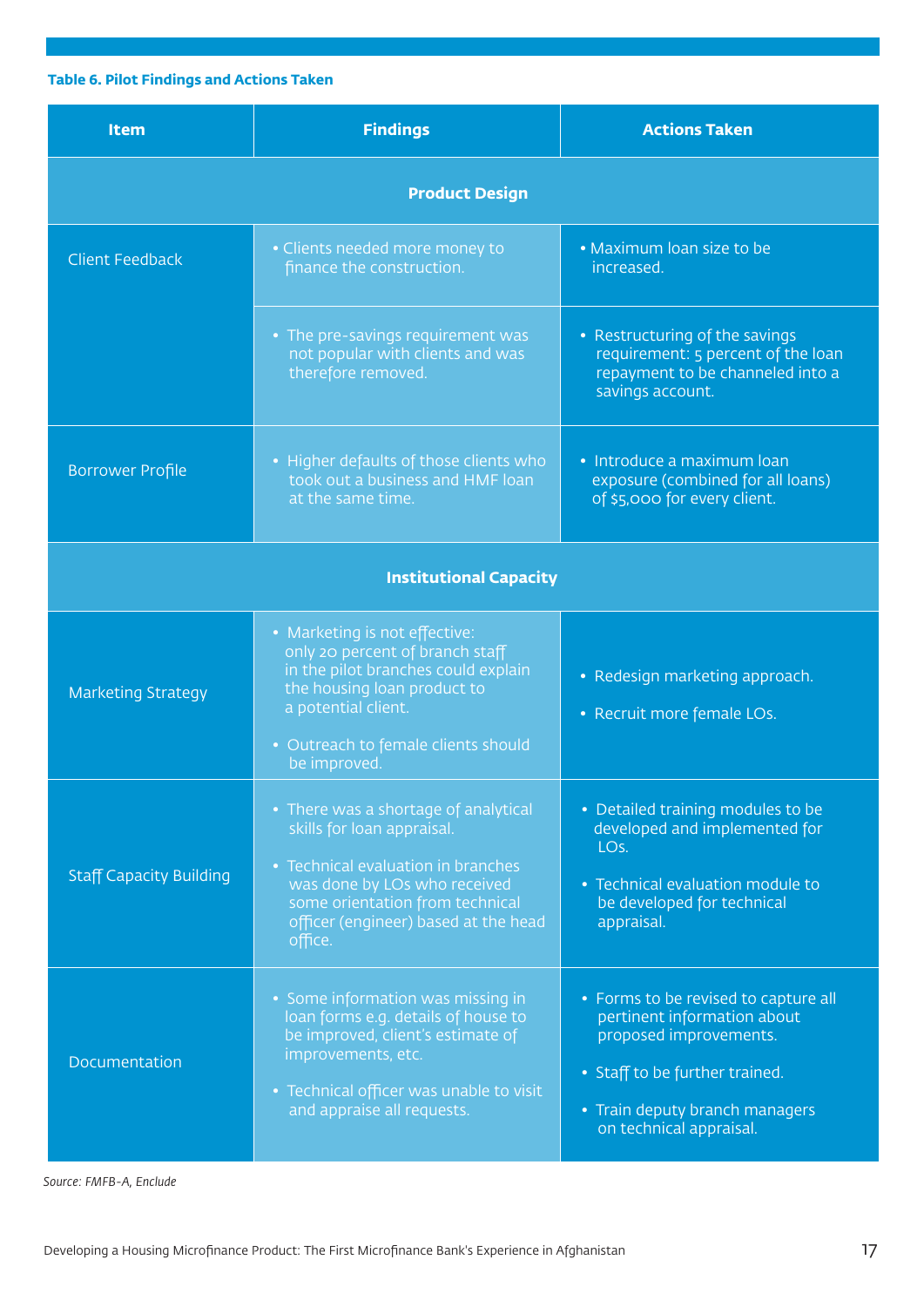#### a. Feedback from clients

Feedback from clients was obtained through discussions during loan appraisal, loan disbursement, monitoring, and loan closure. There were no written responses as literacy levels among many clients were very low.

#### Loan Size

Confirming what the market research had previously revealed, the pilot review noted that clients did in fact have the capacity to take larger loans than those initially proposed by management. Average loan size during the pilot was \$1,251 against a projected average of \$70019. Based on this analysis and feedback from the four pilot branches, it was agreed to increase the maximum initial loan size to 100,000 Afghanistan Afghanis (about \$2,000) and the maximum for subsequent loans to 200,000 Afghanistan Afghanis (\$4,000). There was no need to extend the loan tenor, which was up to 24 months.

#### Savings requirement

The following was concluded from the pilot with regards to the savings requirement:

- Home improvement in Afghanistan occurred primarily within a six-month period from April to September. Requiring potential borrowers to save for three months caused many people to miss the season to repair/ complete their houses;
- The initial amount of savings itself was a hindrance to those who needed to do improvement as many of them did not have savings. However, they had operating businesses or were earning salary from jobs in government and private sector.
- As all other FMFB-A products did not require pre-loan savings, the housing loan was perceived by clients to be an expensive product compared with business loans.

In view of the above, management reduced the pre-loan savings period to less than one month and the initial savings amount to 150 percent of a monthly installment. Moreover, the mandatory savings requirement for loan eligibility was also removed. However, because the loan amount in most cases was not sufficient to do the improvement required, borrowers returned to the branches to request the release of their blocked savings to complete work on the house. At a pilot review workshop, the participants recognized the value of savings as additional collateral and as a means to encourage clients to build an asset base. To address the challenges above, it was proposed to change the savings requirement from pre-loan to ongoing where clients would deposit at least 5 percent of the loan installment monthly together with repayment of principal and service charge. Loan officers at the branches were charged with monitoring deposits from clients and following up with those who were not saving regularly.

#### b. Borrower profile

During the pilot, 94 percent of housing loans were disbursed to microentrepreneurs and the rest of the disbursements were to salaried employees. An attempt was made to categorize the micro entrepreneurs by industry or type of business but this was unsuccessful as industry codes for housing clients were changed to "home improvement" during the pilot.

Additionally, clients who took out more than one loan (a business loan in addition to a home improvement loan, for example) experienced higher default rates than those with just one. To avoid the over-indebtedness of clients, the maximum loan exposure for each borrower in urban areas was capped at \$5,000 across small business loans and agriculture loans.To avoid arrears for salaried employees, staff ensured that the date on which the installment was due corresponded with the date on which the borrower receives his/her monthly salary to permit the repayment amount to be directly subtracted from the salary payment.

<sup>&</sup>lt;sup>19</sup>This experience is quite common at most MFIs which have entered the housing market.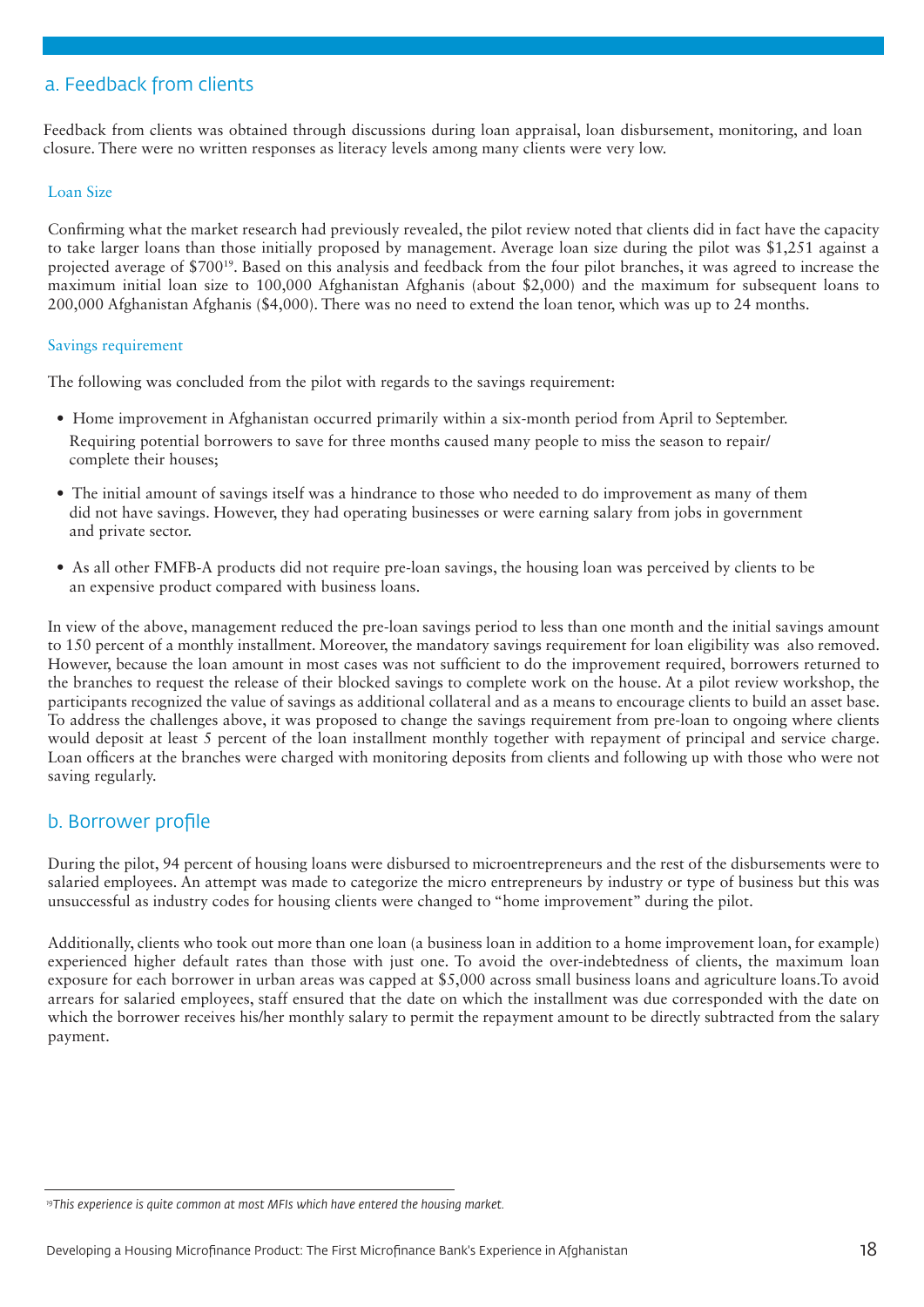#### c. Marketing, sales strategy, and capacity building

The four pilot branches used a combination of different marketing methods to reach potential clients. The most common method used was word-of-mouth by the LOs. Other methods included the distribution of leaflets, poster, banner, meetings with village (Shura) heads, and short presentations at social gatherings.

The pilot review revealed that some staff members could not adequately explain the product features and processes to a potential client. These were the branch manager, deputy branch managers, loan officers designated to disburse home improvement loans, and some client relations officers. Prior to the launch, the home improvement loan had been introduced in the pilot branches through a one-day presentation made by the marketing manager. The presentation had included the rationale for the product, product features, target clients, type of home improvements to be financed, and the loan process.

During the pilot period, the average number of HMF loans disbursed by a loan officer was four. The branches which used more aggressive marketing strategies (e.g. direct phone calls to potential customers) disbursed a higher number of loans. These branches were also understood to have had more extensive training of their LOs.

As a result of the above findings, a decision was made by management to increase the marketing budget. The national product roll-out was to be accompanied by more active use of leaflets, posters, and banners in cities and at branches, creating more awareness among potential customers and the public at large. Specific sales incentives for LOs were also considered. In addition, it was decided to increase training to LOs at the branch level. This included training on loan product features, the loan policy, and sales techniques. A detailed training module on HMF products and operations was prepared for the LOs, branch managers, and other staff members who are involved in the processing of HMF loan. Based on the results of the pilot review, some changes to the initial HMF loans features were made. The main changes, as cited above, were an increase in the maximum loan amount and a different structuring of the savings requirement. Thus, the market research and the internal capacity assessment were already quite effective in determining the elements of a successful HMF product offering. Table 7 shows the revised features of the HMF product that was later rolled out nationally.

|                | <b>Features Prior to Pilot</b>                                                      | <b>Features modified After Pilot</b>                                                                                           |
|----------------|-------------------------------------------------------------------------------------|--------------------------------------------------------------------------------------------------------------------------------|
| Loan amount    | \$100-\$1,400                                                                       | \$2,000 1st cycle,<br>\$3,000 2nd cycle<br>\$4,000 3rd cycle                                                                   |
| Loan tenor     | $6 - 24$ Months                                                                     | Same                                                                                                                           |
| Interest rate  | 2.08 percent per month on<br>declining balance                                      | Same                                                                                                                           |
| Eligibility    | - Afghan national<br>- Age between $18 - 65$<br>- Entrepreneur or salaried employee | Same                                                                                                                           |
| Collateral     | - Personal guarantor<br>- Household assets<br>- Title deed                          | Same                                                                                                                           |
| Loan purpose   | - Improvement<br>- Extension<br>- New room construction                             | Same                                                                                                                           |
| Other features | N/A                                                                                 | For rural clients, adjustment of<br>repayment terms possible to take into<br>consideration seasonal fluctuations<br>in incomes |

#### **Table 7. HMF Loan Features After Pilot Review**

*Source: FMFB-A*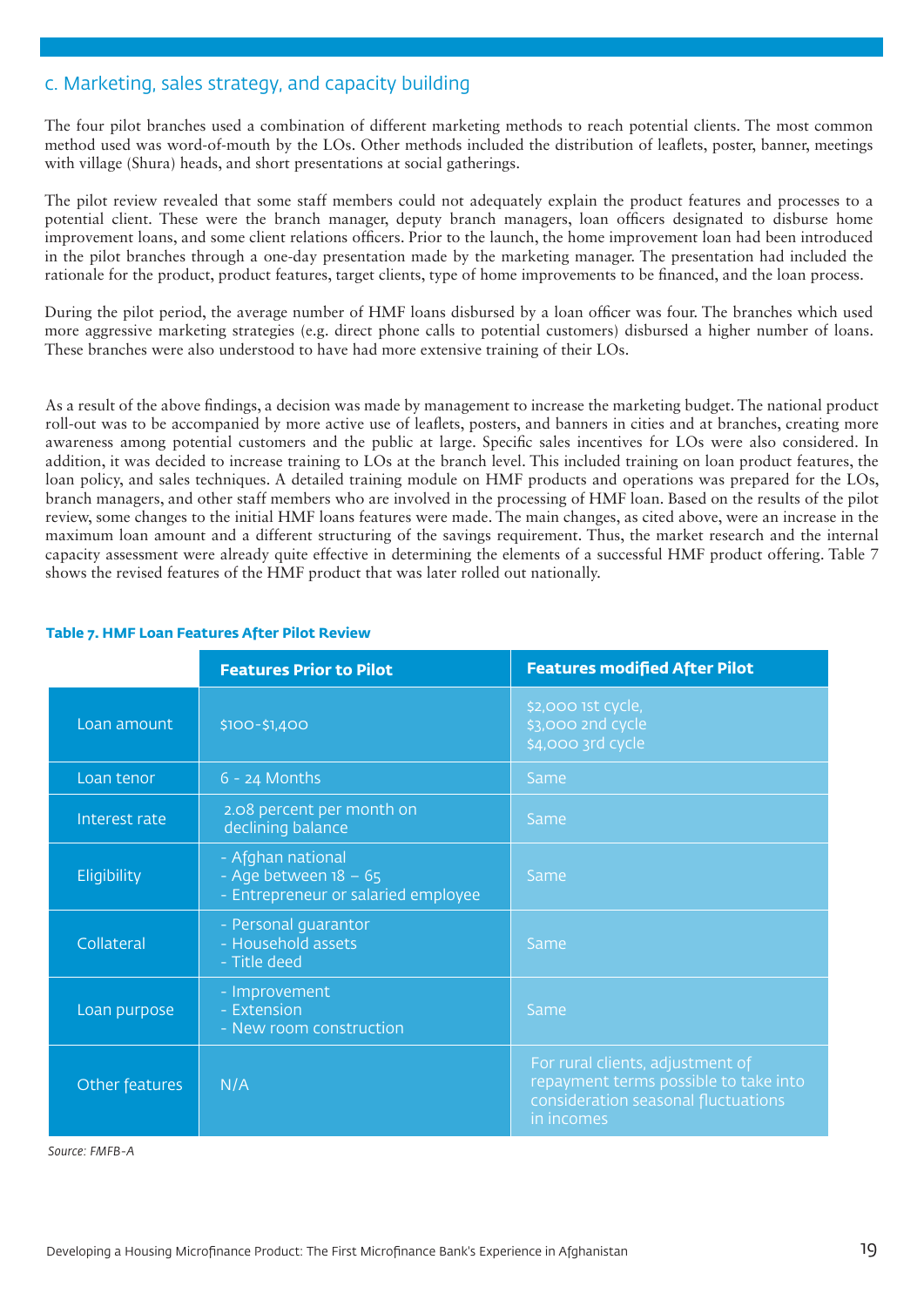### **3. Nationwide roll-out of FMFB-A's HMF product offering**

To prepare for the roll-out of HMF products across all branches, management concentrated on the following areas, based on the outcomes of the pilot test:

#### a. Increased training activities at the branch level.

 FMFB-A's in-house construction engineer and staff from the audit department developed two training modules.

- Financial appraisal: It covered areas such as loan product criteria, underwriting guidelines, loan processing, and servicing customers with payment difficulties.
- Technical appraisal: The objective of this training was to improve the staff's understanding of construction processes and facilitate the assessment of the financial and technical viability of the proposed project for which the applicant was seeking finance from FMFB-A.

The existing training material, which was originally prepared for the pilot, was revised to capture the changes in the product design. Additionally, a training manual was developed to ensure that future FMFB-A staff members could be adequately prepared for their job. The content of the training is shown in Annex 2.

The training was delivered to branch managers, deputy branch managers, credit administrators and assistants, loan officers, front line staff (customer relations officers), branch assistants and savings officers. A total of 345 staff members were trained, of which 60 percent were LOs.

b. More concise sales and marketing strategy. To improve the public's awareness of its HMF product offering and facilitate the sales of HMF loan products, management concentrated on the following areas:

- Improving product branding: In the Dari language, the Home Improvement Loan was branded "Tameer", which translates into "building" or "construction". The brand delivered a clear and understandable message to clients and was aimed at creating customer loyalty.
- Sales support activities: The following material and methods were strengthened to incentivize more active sales among LOs:
- \* Brochures (leaflets) advertising the product and explaining product features were distributed directly to potential clients;
- Posters that highlighted loan purpose and key \* product features were displayed in shops where construction materials were sold. The posters also included a one-year calendar to motivate shop keepers to hang the posters;
- Stand banners that advertised the home \* improvement loan were developed and strategically positioned in FMFB-A's branches;
- Field staff were encouraged to increase \* word-of-mouth marketing to potential and existing clients, who in turn, were encouraged to refer other good clients.

In order to promote better linkages between individual client activities, management encouraged staff members to recognize ways of selling more than one product to an individual client. For example, a client who has saved at FMFB-A for a couple of months could be a target for a housing finance loan and can use the savings as equity for the housing project. The equity and the savings would then help him or her complete their housing project faster than having to save the whole amount. Additionally, loan officers could use savings as an indicator of a client's discipline and ability to put aside a certain amount regularly



Developing a Housing Microfinance Product: The First Microfinance Bank's Experience in Afghanistan 20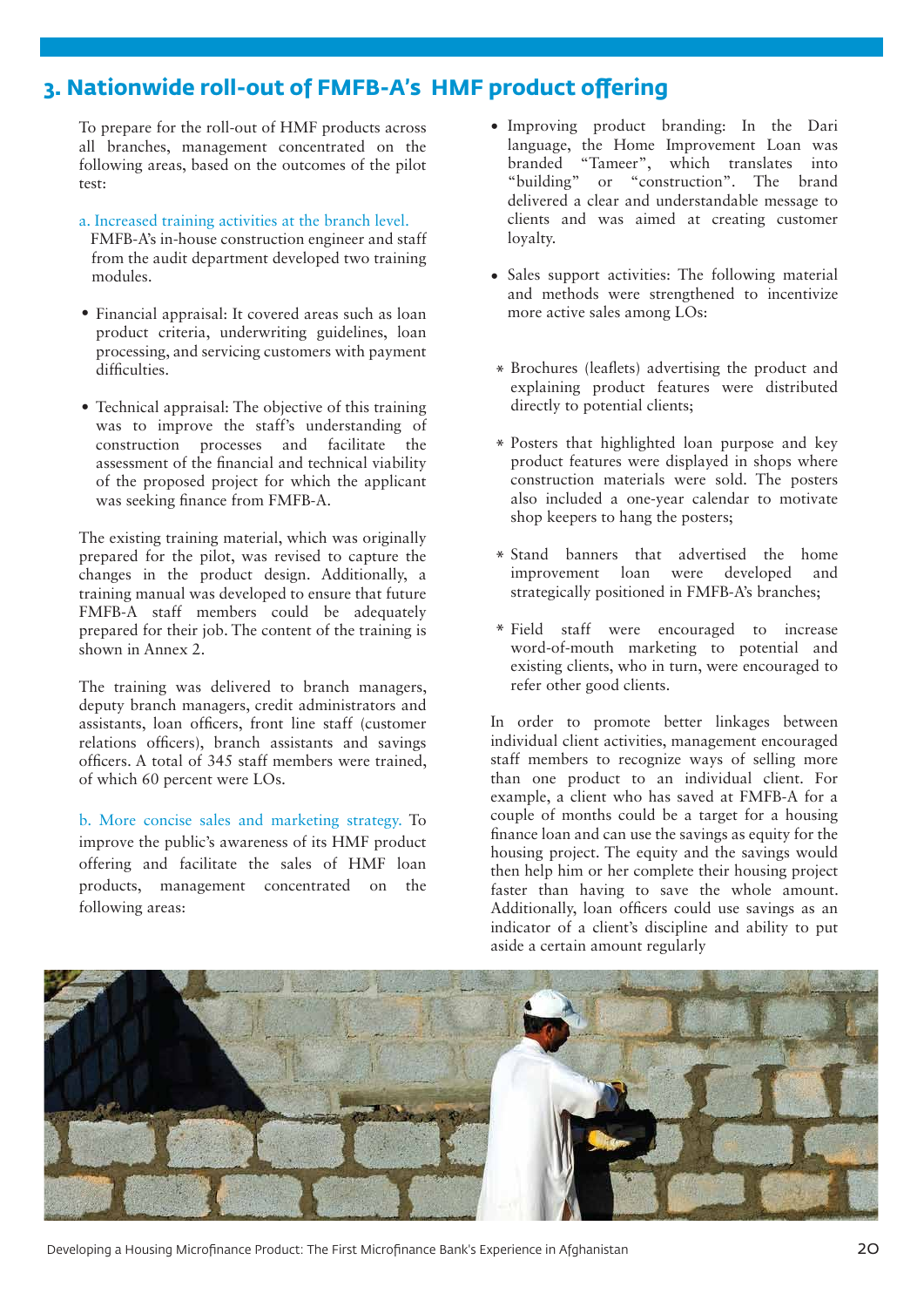c. Increased internal awareness. As the pilot revealed, only 20 percent of staff could effectively convey the HMF features and processes to potential clients. FMFB-A's management required branch managers to keep all staff members informed about product updates. Additionally, management implemented performance-based bonus payments, which were tied to the number of loans sold and PAR during a certain period to incentivize LOs.

d. Clear and achievable targets. Based on the finding of the pilot, management set the following targets for the first year of the national roll-out of FMFB-A's HMF products:

- At least 5,968 loans disbursed amounting to \$4,694,702;
- Roll-out in nine branches over five months;
- Regular updates of the loan policy guidelines and further training activities as required;
	- Number of loans disbursed;
	- Amount disbursed;
	- Portfolio outstanding;
	- Portfolio at risk (PAR); and
	- Portfolio by branch, gender, and loan purpose (type of house improvement).

## **4. Portfolio performance in the first year of the national roll-out (2010)**

Actual disbursements exceeded, by far, the objectives set for the first year of the national roll-out. By the end of 2010, the value of loans outstanding increased to \$6,759,010 and the number of loans outstanding totaled 5,282. The average loan amount was \$1,179. Monthly loan disbursements showed that there was a seasonal demand, possibly related to weather conditions, as monthly loan disbursement peaked in July to November 2009 and decreased rapidly in December 2009 and January 2010 (see Chart 4).



#### **Chart 4. Monthly Disbursement of HMF Loans by FMFB-A (in thousands of US Dollars)**





*Source: FMFB-A*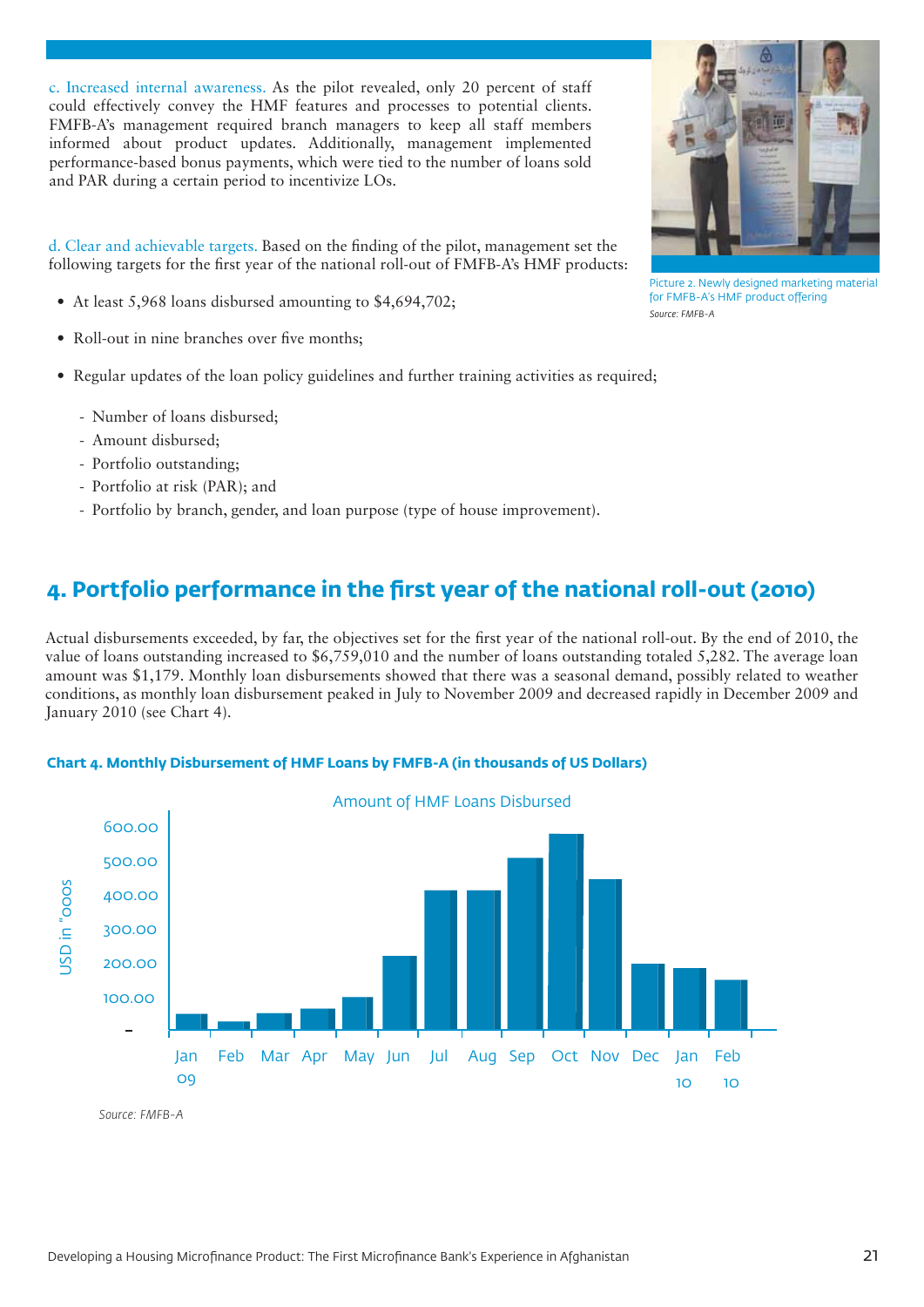# **F. Phase III – Consolidation and Expansion of the National Roll-out Strategy (2011 – 2013)**

To capitalize on the loan performance in the years 2009 and 2010, management set more ambitious targets to allow for a replicable and scalable model to expand FMFB-A's HMF product offering. Management achieved the goal of increasing outreach to those who do not have access to nancial services in urban and rural areas. The following targets and measures were set by management and aimed at a robust and wide-reaching expansion of its HMF activities:

- To build a housing finance portfolio of 10,000 loans amounting to more than \$11 million by the end of 2011;
- To improve the housing stock and quality of construction through construction technical assistance (CTA) services and home improvement innovations bundled with a loan offer; and
- To achieve long-term sustainability by covering inflation-adjusted costs with revenues generated from the HMF loan business and achieving a surplus to finance any further expansion;

FMFB-A launched the HMF product in urban areas before expanding the offer to rural areas. The reason for this strategy is that incomes in urban areas are typically higher than in rural areas and higher incomes generally translate into higher affordability levels. Additionally, financial literacy among consumers in urban areas is usually higher, which facilitates the introduction of new financial products.

As already mentioned above, rising migration to urban areas has led to an increased demand for housing which has also propelled the demand for housing finance. These two trends were also confirmed by the market research. Therefore, it was quite obvious for FMFB-A to launch the HMF products in urban areas. After the successful completion of the pilot, FMFB-A management achieved a better understanding of the market dynamics and felt confident enough to increase the penetration of its products in other provinces of the country.

### **1. Increased focus on rural areas**

To get a better understanding of the market conditions and the individual needs of potential customers from rural areas, FMFB-A conducted a demand and repayment capacity survey in the rural areas in April 2011. This study also included some market intelligence on the demand for construction technical assistance (CTA) services as management believed that customers would value these additional services. In rural areas, most people either build houses on their own or rely on the help of family members. As there is often a lack of appropriate skills in construction, the offer of CTA services could provide guidance to borrowers on safer construction methods.

The survey came up with the following key findings: (i) FMFB-A could tap into a promising market given the significant demand among rural Afghanis for home improvement; (ii) a key challenge would be the assessment of incomes, which are typically linked to seasonal agricultural activities and a considerable degree of informality; and (iii) most customers would also value CTA services.

In December 2011, a pilot test of a new rural housing product was started based on the above findings and was launched in ve rural branches: Balkh, Badakhshan, Herat, Bamyan, and Jabul Siraj. In the pilot phase, FMFB-A's disbursement target was 200 loans worth \$200,000. This would help ascertain the average cost of housing improvements in rural areas, test the management information system for seasonal repayment schedule, and improve process flows while also trying to determine the cost involved in disbursing and monitoring these loans.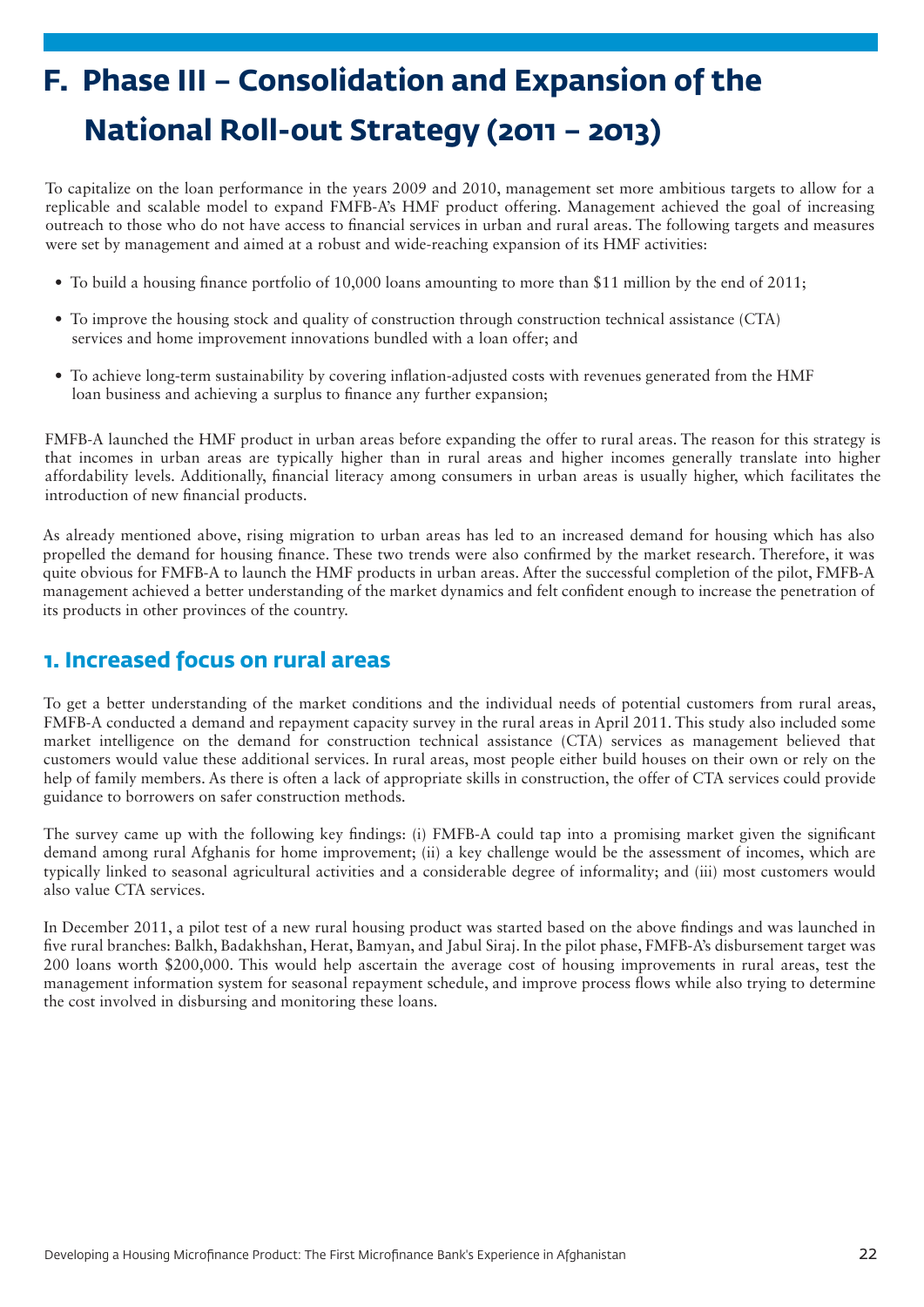## **2. Introduction of CTA services**

FMFB-A also worked on the introduction of CTA services<sup>20</sup> as an additional feature to the HMF product offering. FMFB-A signed a contract with Aga Khan Planning and Building Services Pakistan (AKPBS) to obtain advisory support in the development of a package of CTA services to be offered to clients<sup>21</sup>. In addition, the mandate also comprised capacity building measures for FMFB-A staff and the construction of demo houses. These houses are aimed at providing an example of how environmentally driven techniques can improve living conditions and mitigate natural disaster risks given that Afghanistan is earthquake-prone. The demo houses were built in Kabul, Samangan, and Kishm.

The AKPBS team carried out an initial assessment in Kabul and identified several areas to target improvements in housing standards and construction practices, including:

- Technical drawings and designs;
- Sizing and location of doors and windows for seismic resistance, ventilation, and energy efficiency;
- Double glazing for windows and thermal insulation;
- Masonry techniques;
- Binding walls to foundations and new additions to existing structures;
- Roofing materials and weight; and
- Design and placement of latrines and wells.

The team also noted that several of AKPBS's environment upgrades would be appropriate to address important housing and quality of life challenges in Afghanistan. These innovations included:

- Seismic-resistant solutions and techniques;
- Water warming facilities;
- Bed racks;
- Kitchen worktops and utensil cabinets;
- Thermal insulation techniques;
- Lightweight roofing techniques;
- Roof hatch windows; and
- Dry pit compost latrines.

Based on the observations and findings of the visit, AKPBS proposed a capacity building and training strategy for FMFB-A's technical officers which would cover four major areas of housing construction: (i) disaster risk mitigation; (ii) earthquake resistant construction; (iii) thermal and energy efficiency; and (iv) basics of water and sanitation. FMFB-A staff travelled to Pakistan to learn from AKPBS's work there. With the help of AKPBS, FMFB-A was able to achieve the following:

- Specific two-week training course for the technical officers who were supposed to provide CTA services to customers of FMFB-A. The training also included visiting local carpenters and masons to build models of roof hatch windows, fuel-efficient stoves, double-glazed windows, and improved latrines. A draft set of construction guidelines was designed which served as the basis for the construction advisory services.
- Delivery of "demo houses". These houses were built to •make up for the limited number of officers who were capable of providing construction technical assistance. It allowed FMFB-A to showcase good construction techniques and offer guidance for appropriate building standards<sup>22</sup>. Due to the considerable construction cost, FMFB-A only erected these houses at select branches. Fewer houses were constructed than planned due to challenges in land ownership and permission. Despite that, feedback indicated that where available, these houses were considered an effective tool for disseminating information about construction standards and building materials.

*<sup>20</sup> CTA services, or housing support services, enable homeowners to improve their house on their own. They can comprise all areas of the housing value chain. Annex 3 includes detailed information about housing support services.*

*<sup>21</sup> In Pakistan, AKPBS is mandated to assist local communities in areas such as habitat risk reduction, energy ecient building and construction improvement, water supply and sanitation, and natural resources conservation. With the two countries having much in common, AKPBS' experience in Pakistan proved valuable to FMFB-A in Afghanistan.* 

*<sup>22</sup> Houses were built with walls reinforced with galvanized iron wire lintels (to support the weight above the doors and windows) and plinth seismic bands to strengthen the building against earthquakes. Partial wall insulation using locally available material, such as wooden shavings, wooden battens, plastic sheeting and galvanized iron wire, would make the house warmer during the winter and cooler in the summer.*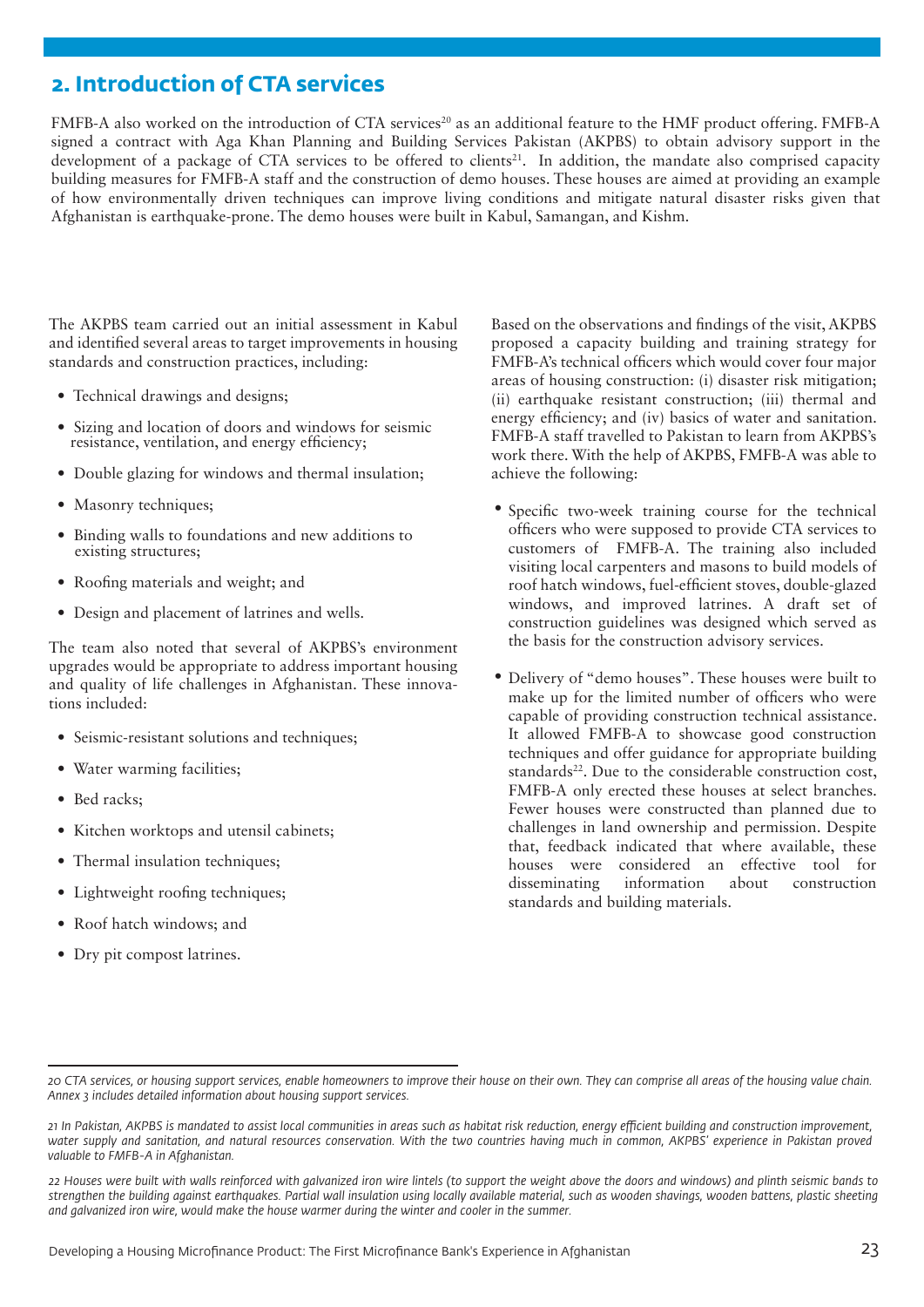## **G. Key Takeaways and Lessons Learned**

## **1. Challenges remaining in the housing and housing finance sectors**

Recent research has shown that the primary challenges to housing development have remained unresolved during the past five years. As already mentioned above, these problems include shortage of land in major cities, clear land titles, destroyed or undersupplied housing infrastructure (utilities, roads, etc.), and lack of a legal framework (building codes, housing finance regulations, foreclosure laws, etc.). All these problems are further exacerbated by the lack of affordable housing finance for the majority of Afghanis<sup>23</sup>.

Currently, the supply of housing finance in Afghanistan by banks and microfinance institutions (MFIs) is very limited given that MFI clients have demonstrated a significant demand for housing finance, which they have satisfied by resorting to business micro-loans, borrowing from relatives and friends, or using their savings. Despite the recognition of sizeable untapped mortgage and home improvement markets, banks still do not consider the environment conducive to developing a significant housing finance practice. Similarly, banks are concerned about housing affordability given their clients' low incomes. MFIs are also concerned about their ability to assess clients and make projections about their income, which are key for longer term loans.

## **2. Lessons that can be applied to other countries**

Despite the unprecedented challenges in Afghanistan, there are a number of lessons that can be learned from FMFB-A's experience that would be applicable in other markets. Many MFIs in other markets have experienced a sizable growth in their portfolios and are looking to reach new customer groups. The remainder of this paper shares some key areas which have been vital to FMFB-A making inroads into the HMF market in Afghanistan.

a. First-mover strategy reaps benefits in terms of time, financial resources and market recognition.

With no existing competitors in the housing microfinance sector, FMFB-A entered the market with the "first-mover" advantage. Being the first provider of HMF loans allowed FMFB-A not only to acquire superior brand recognition and customer loyalty, but also to have more time to perfect its product and services based on the experience gained during the pilot phase. In addition, FMFB-A was able to take full advantage of nancial support from the international donor community, which was interested in developing the housing finance market in Afghanistan. In fact, FMFB-A managed to leverage its partnerships with IFC, KfW, and USAID, which brought in more funding to FMFB-A to support its product expansion and capacity building efforts.

#### b. Product design should be based on market assessment and an internal capacity evaluation.

Before rolling out the HMF products in urban and rural areas - and before launching construction advisory services - FMFB-A started with market surveys which were used to design product prototypes. It also conducted a pilot run, which was used to refine product features and offer a strategy for further roll-out. This experience of "testing the water" provided valuable insights into the market and the institution's internal capacity, which was instrumental in improving the product offering and strengthening internal infrastructure in preparation for product expansion. In the case of rural clients, for example, it was observed that they are more inclined to seasonal repayment schedules because of the nature of their cash flow, which is dependent on agriculture and rural activity, including livestock.

c. A critical review of the pilot results is essential to ensuring a successful national roll-out of HMF products.

In the case of FMFB-A, during the pilot phase, the following lessons were learned, which helped ensure a successful roll-out of the product:

- The loan size sought by customers was higher than FMFB-A initially projected;<sup>24</sup>
- Clients' repayment willingness could be increased by requiring them to contribute 10 20 percent of the project

*<sup>23</sup> IFC, Afghanistan Housing Sector Assessment, October 2013.*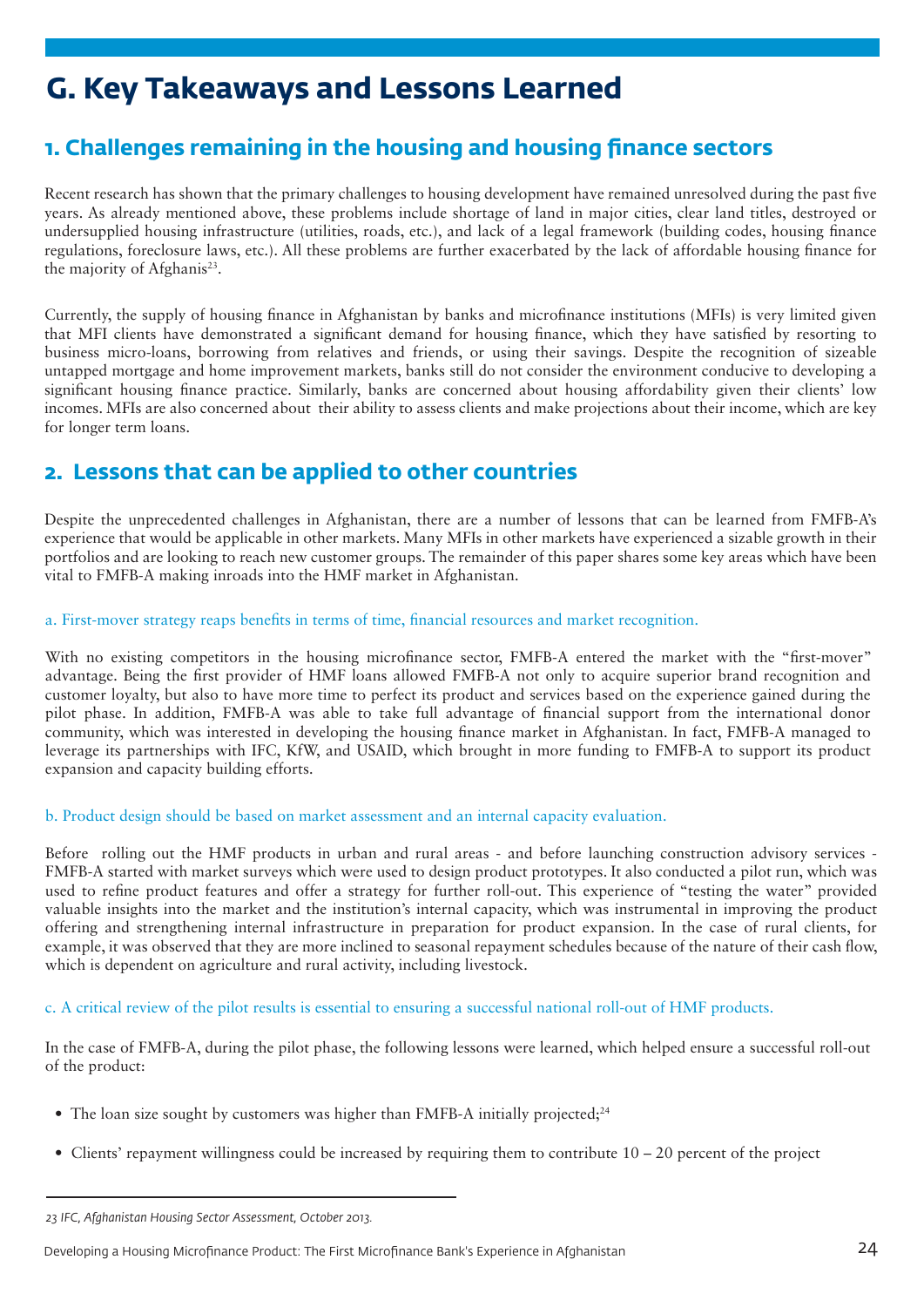- The decision to roll-out the HMF product in urban areas first was considered an adequate response to prevalent demand patterns in Afghanistan. It also helped to test the product before its offering in rural areas, where demand patterns are different and where market penetration is more difcult because of low incomes and low nancial literacy levels; and
- The disbursement of the loan in tranches is typically considered a tool to ensure that the proceeds are deployed for the housing projects and are not used for other purposes. FMFB-A opted for disbursement in one single tranche.

#### d. A concise marketing strategy is key to customer outreach.

When a product is new to the market, the choice of marketing strategy is key to ensuring broad customer outreach. Marketing strategy, both internal and external, should be tailored to the characteristics of the targeted audience in order to achieve maximum effectiveness.

#### e. Offering CTA services can increase customer satisfaction and enhance loan quality.

Advising clients on the selection of building materials, construction techniques, and innovative methods and interventions that address earthquake resistance, sanitation, ventilation, and energy efficiency was an effective way of adding value to FMFB-A clients and boosting sales. Combining the loan offering with construction technical assistance helped raise awareness about safe construction, reduce the cost of future repairs, and ultimately improve the quality of the loan.

#### f. A scarcity of qualified staff requires strategic internal capacity building and a smart allocation of talent.

To maintain the high caliber of staff and improve their capabilities, FMFB-A management:

- Hired technical officers. As FMFB-A is not an engineering company, attracting and retaining qualified technical officers was difficult, particularly in rural areas. Ultimately, FMFB-A was able to recruit and retain 11 technical officers. In order to increase the efficiency of those employed, the function of the technical officers was adjusted to focus more on appraising/assessing projects that included structural changes or improvements rather than cosmetic or minor construction techniques, discuss innovative housing upgrades, and monitor quality. Loans for minor (non-structural) projects, such as painting and plastering, were assessed and monitored by deputy branch managers instead of technical officers. FMFB-A also hired a full-time senior technical officer, based at its head office, who was responsible for training and coordinating with technical officers at the branch level. In areas where technical officers are not available, basic training was provided to deputy branch managers on conducting technical evaluations.
- Built demonstration houses. The construction of demonstration houses was another way to deal with the limited availability of qualified technical officers as they offered an alternative means of easily conveying basic information to clients. Construction guidelines can be shown to borrowers and masons through examples in the demonstration houses. The feedback was that they were an effective means of promoting and raising awareness of improved construction practices. However, the number of demonstration houses that can be constructed is limited due to their high cost.
- Provided extensive staff training. Most of the FMFB-A clients were new to housing loans and lacked sufficient financial literacy as well as construction knowledge. Educating customers on the housing microfinance product, the lending process, and construction techniques became a critical responsibility for loan officers and technical officers. It was therefore essential to provide adequate training to all staff, especially new staff, in all branches. Regular training (e.g. semi-annual) on housing microfinance topics and new developments within FMFB-A for established employees working in the field was also recommended. Given that it was not always feasible to provide training face-to-face in light of the security situation in Afghanistan, other means of communication, such as newsletters and teleconferences were implemented to ensure frequent communication with the regions.

## **3. Current state of FMFB-A's housing finance operations**

FMFB-A has made significant strides in rolling out a successful housing microfinance loan product with a resulting well-performing portfolio. This is an important achievement given the security situation, operational challenges, and poor regulatory environment in Afghanistan. What makes this achievement even more remarkable is that no other MFI in the country (or any other nancial institution for that matter) has to date entered the HMF market in Afghanistan despite FMFB-A's demonstrated success.

<sup>&</sup>lt;sup>24</sup>FMFB-A's experience has been very similar to other lenders which also launched HMF products. However, in the pilot phase, it is recommended to offer *lower loan amounts initially until staff gains a better understanding of the borrowers' payment patterns.*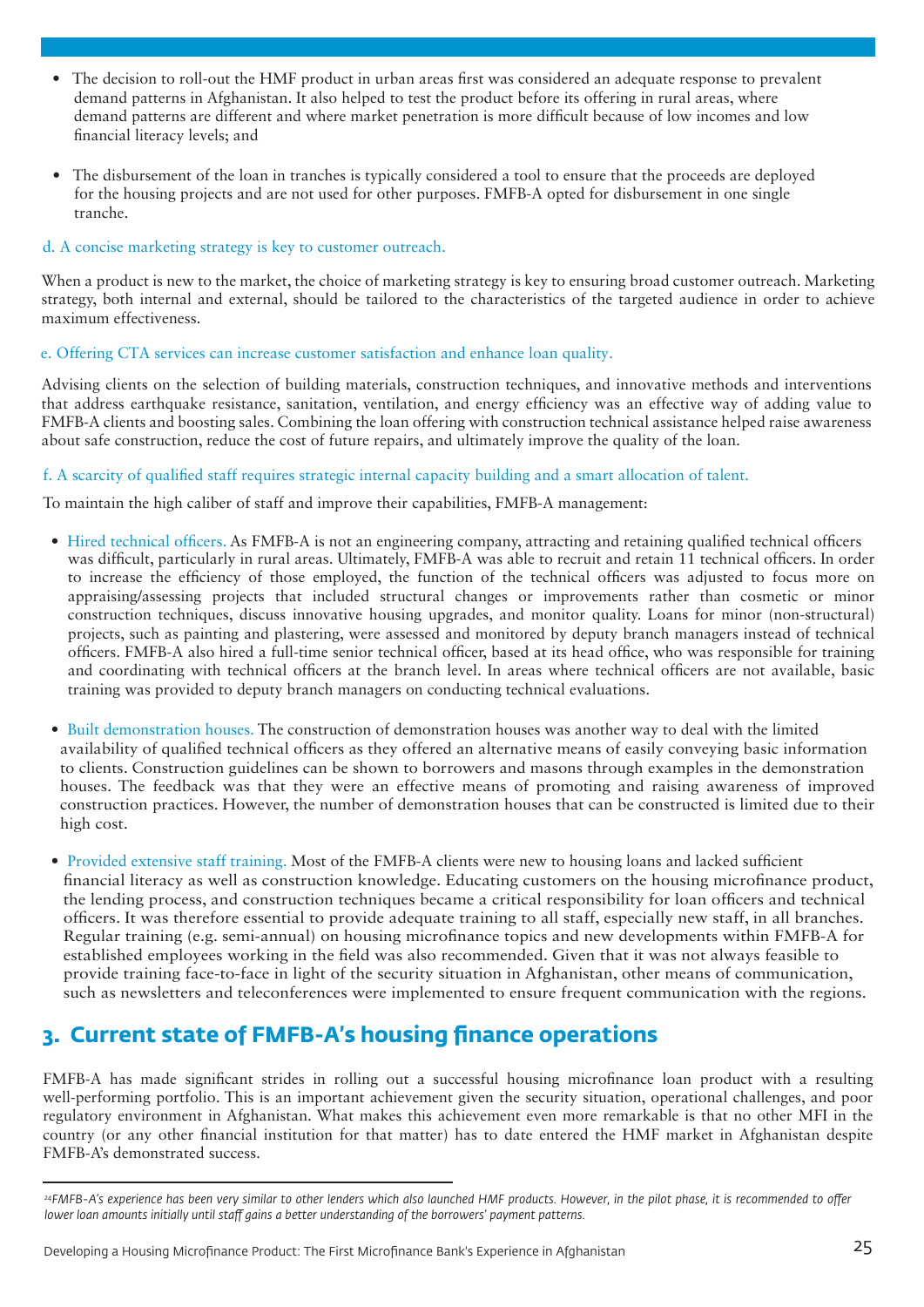Since the launch of the HMF program, FMFB-A has experienced a steady and exponential growth of its HMF portfolio. The institution has managed to transform potential demand for housing finance into an actual supply of financial products which have specifically targeted informal low-income earners (both self-employed and salaried employees) from urban and rural areas.

At the end of 2009, the loan portfolio outstanding already amounted to \$2.7million. With the significant growth presented in the graph below, FMFB-A has managed to keep its PAR at very low levels. As of Dec, 2014, housing microfinance loans account for about 17% of FMFB-A's total lending. The percentage of female borrowers increased from 7.7% of the total housing loan portfolio in 2009 to 19% at the end of 2013.



#### **Chart 5: FMFB-A's Housing Portfolio in USD thousand (2009 – 2014)**

Critical to the successful implementation and expansion of lending activities has been the support from FMFB-A's shareholders, the quality of the consulting services provided by IFC and AKPBS, support from other partners such as USAID, and the diligence in the preparation of the product launch (market research, internal capability analysis). Another critical factor for success was the flexibility and responsiveness of management, which allowed for adjustments to loan products based on changing demand patterns. FMFB-A management continues to review the performance of the HMF loan portfolio and is ready for further adjustments to retain a competitive edge in the Afghan housing finance market.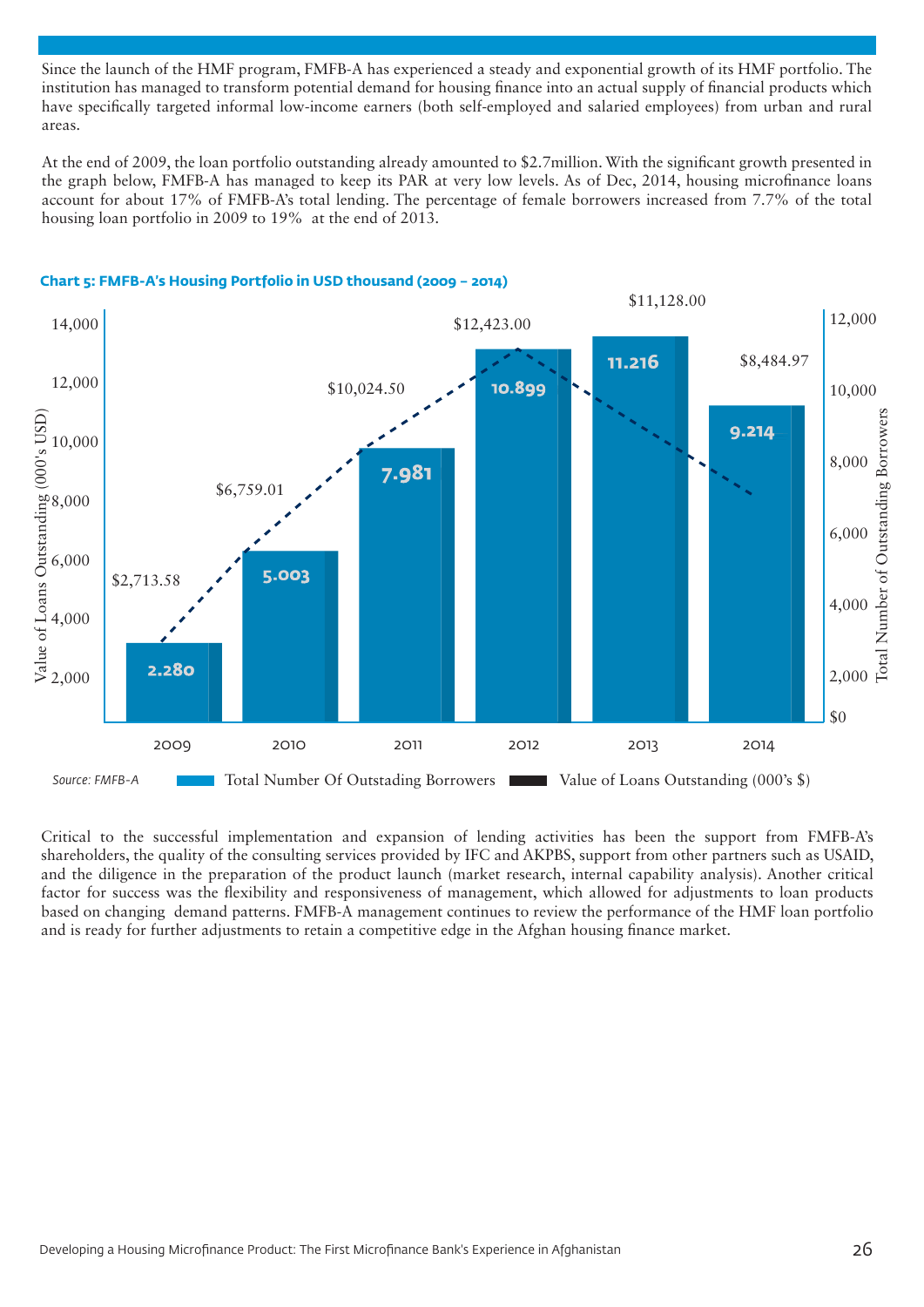## **H. Annex 1 – IFC's Global Housing Microfinance Toolkit**

The Global Housing Microfinance Toolkit ("the Toolkit") has three objectives:

- To provide a practical guide for managers of microfinance institutions (MFIs), banks, and non-bank financial institutions (NBFIs) for introducing new housing improvement loan products, or expanding their existing housing microfinance (HMF) portfolio;
- To provide a practical guide to housing development entities, such as investors, real estate developers and other entities considering entering into or engaging in the business of financing housing improvements for low-income households; and
- To provide an efficient means for IFC's Housing Advisory Services, as well as IFC housing finance projects globally, to engage with the management of housing finance entities and other stakeholders, including those considering entering into housing finance or investing in housing entities.

The HMF Toolkit consists of seven modules with supplementary documents in annexes:

- Module 1 provides an overview of housing microfinance lending, including the conditions that underpin successful microfinance programs and the functions that are involved in microfinance lending. It provides the rationale for providing HMF lending programs, compares HMF loans with other microfinance products, and defines the characteristics of HMF loans.
- Module 2 provides the Housing Microfinance Feasibility Assessment guide and outlines steps that a microfinance organization should take to complete the assessment.
- Module 3 describes how to design HMF products and provides a set of sample products that together could meet a range of household needs.
- Module 4 describes the types of financial, credit, and operational risks that are associated with housing microfinance lending as well as approaches for identifying, quantifying, and mitigating them.
- Module 5 provides guidance to financial institutions on the funding of an HMF portfolio, the types of funders and funding available, advantages/disadvantages of each, and an overview of the fundraising process.
- Module 6 provides financial institutions with an outline of a construction technical services (CTS) training program for HMF lending staff and a financial literacy training overview.
- Module 7 provides an example of a policies and procedures manual that lays out step-by-step procedures for a lender to follow in carrying out HMF lending.

An addendum to the modules provides:

- A sample set of housing microfinance products:
- Examples of forms and documents that a lender could use to effectively manage the housing microfinance lending process;
- A sample of a completed loan file, as well as sample loan tracking documents as they would appear in the files of a HMF lending institution;
- A sample set of responsible finance guidelines and policies that an institution could include in core operations;
- Other materials to help lenders understand and manage the HMF lending process;
- Examples of risk management tools and approaches which an MFI could use to help manage risk associated with HMF; and
- A list of potential HMF funders which MFIs could approach to fund their HMF loan products.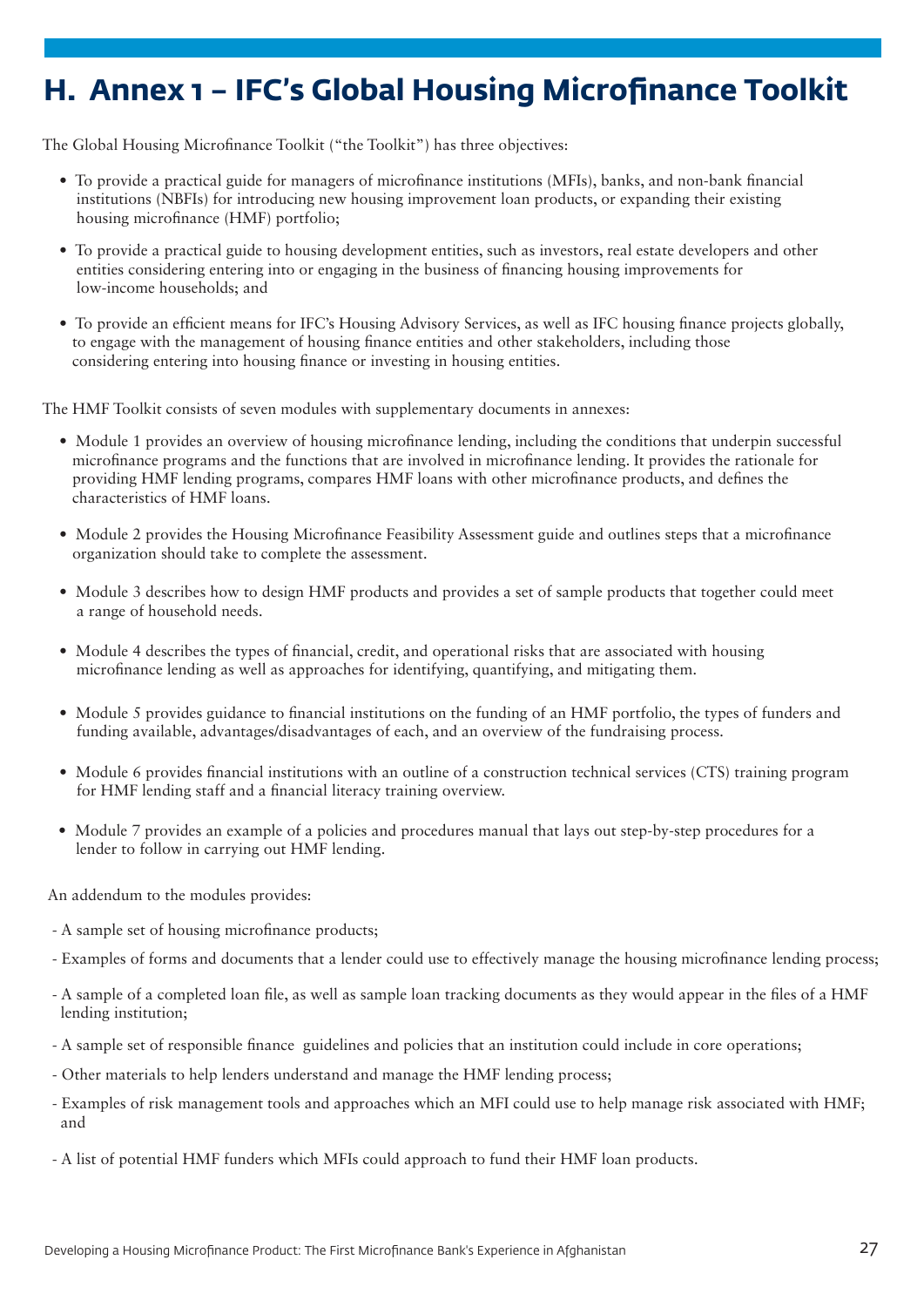## **J. Annex 3 – Construction Technical Assistance (CTA) services**

As already defined above, housing support services, or CTA services, are products and services that enable home owners to improve their house on their own. They can comprise all areas of the housing value chain. See Chart 6 for details on the housing value chain.



#### **Chart 6. The Housing Value Chain and Corresponding Potential Housing Support Services**

*Source: Habitat for Humanity*

Housing support services can range from providing support to the registration process of land titles, advice on the construction process, and tips for community development. There are broad categories:

- 1. Pure technical information. The lender provides to customers brochures, videos, contact lists of masons etc. These services can be provided by staff. Professional support is required to design the brochures or any other material.
- 2. Professional services. The lender provides the support to the design and planning process, trainings, support to permit processing, etc. It may include visits by technical staff to the borrower's home. The lender may cover these services through a co-operation agreement with an architect or other service providers.
- 3. Construction technical assistance/engineering advisory. The lender provides on-site support to the borrower at her/his housing unit. This can range from basic (repairs) to structural work (masonry, plumbing etc.). This latter category is the most intensive form of housing support services and typically requires the employment of an engineer.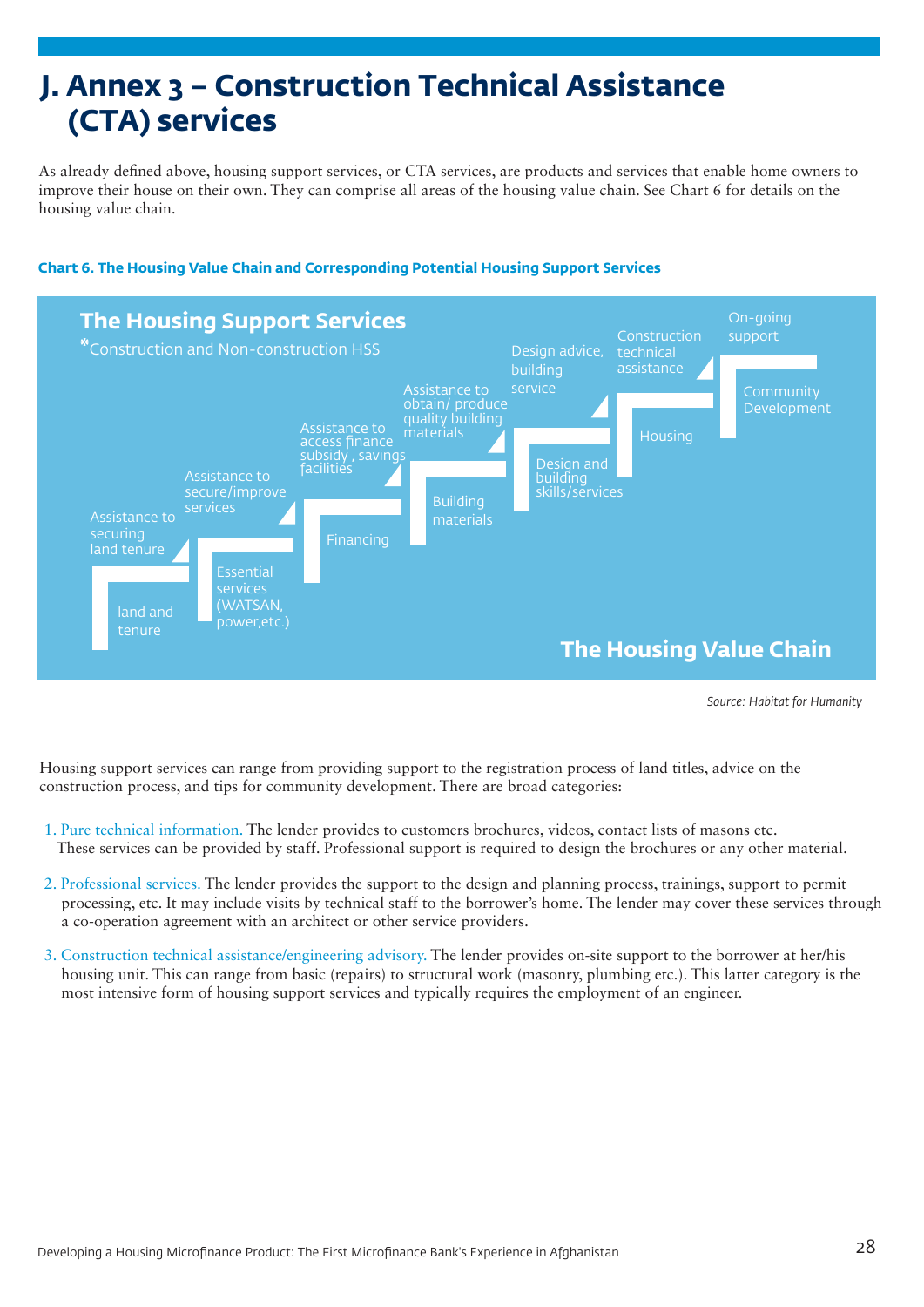## **K. Annex 4 - Linkages between Construction Technical Assistance and Financial Services**

An important consideration in determining how to deliver housing support services is creating an effective link between the provision of these services and housing microfinance. While it has already been demonstrated that housing microfinance, solely as a financial product, can be offered sustainably and at scale, this is less evident when it is linked with housing support services. Several of the key questions that must be resolved when designing these links include:

- 1. Are the housing support services delivered as an optional service or as a mandatory component of the housing microfinance loan?
- 2. Are these services provided by the microfinance institution or by a separate organization ?
	- a. If by a separate organization: How will the two organizations operate effectively to deliver both services to the same clients ?
	- b. If the microfinance institution directly delivers the housing support services: Will the existing field staff assume these functions, or will new positions be created?
- 3. In either case, how will these costs be covered ?

One helpful way to design housing support service delivery is to determine whether the services are to be conducted as an essential component of the housing microfinance loan, or whether they are seen as optional or occasional. The former might imply services that are required and relatively standardized steps in the loan due diligence and follow-up processes. These services are likely to be delivered by the microfinance institution's staff, and their costs are usually included in the price of the loan. The second suggests relatively customized services that are delivered by a separate business unit that charges on a fee-for-service basis. Clearly, a microfinance institution may offer both types of housing support services, employing multiple linkages. Another helpful way to understand the links between housing support services and housing microfinance is to classify them according to the institutions involved in delivering the housing support services. There are three classifications of linkage methods:

- In-house: Housing support services are delivered by the staff of the microfinance institution, whether via loan officers or construction specialists;
- Linked: Housing support services are delivered by the staff of another organization operating in partnership with the microfinance institution;
- Embedded: Housing support services are delivered by the staff of another organization but are placed within the offices of the microfinance institution.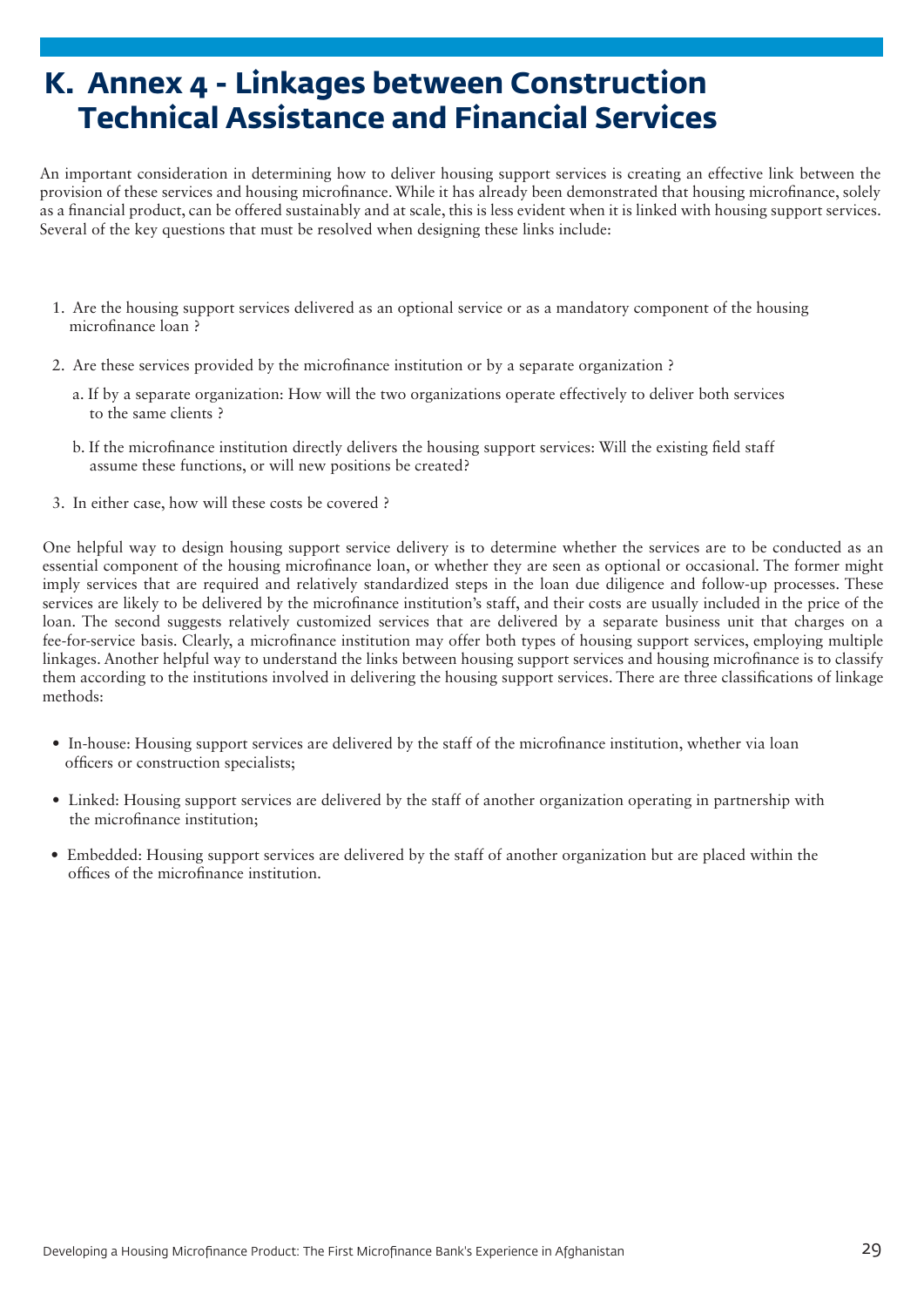## **L. Annex 5 –Lessons and Trends in Delivery of Construction Technical Assistance**

Although successful models, clear guidelines and best practices have yet to be identified. lessons and trends are beginning to emerge in the area of housing support services and their effective delivery alongside housing microfinance.

The following key lessons were identified from existing experience,<sup>25</sup> and may inform future design of housing support services:

#### What clients value:

Evidence suggests that clients place a high value on training and technical services that inform and guide them in planning and carrying out their intended home improvement projects, such as:

- Segmenting and sequencing desired improvements into financially feasible steps;
- Creating a basic plan for specific improvements, including an estimate of materials and costs;
- Receiving guidance in avoiding common errors associated with the type of improvement; and
- Receiving guidance in how to select materials and construction laborers.

Clients also appreciate having access to more qualified technical services when needed, and in many cases they are willing to pay for these, provided they are not mandatory but optional. This suggests the need for creating a demand-driven method of providing more specialized and customized services.

Furthermore, clients value alliances with materials suppliers that result in price discounts, product delivery services, and other forms of preferred treatment.

#### What microfinance institutions value:

Microfinance institutions tend to value linking housing support services to housing microfinance for any or all of the following reasons: the perceived social impact this generates, the contribution this makes in reducing loan risk, and the increased competitive advantage this earns them among clients.

Moreover, lessons emerging in housing support service delivery are consistent with many of the principles adopted by institutions that provide business development services linked to microfinance. The following guidelines, slightly adapted, apply well to housing support services.<sup>26</sup>

- Assess the market: Learn about existing supply and demand of services in the low-income housing markets, including informal and indigenous sources. Determine what clients already have, including sources of nancing, and what they need to improve their homes with quality and at low cost;
- Determine a core competency: Providers of housing support services must determine what specific services are to be delivered efficiently alongside housing microfinance. "Have a broad vision, but a narrow specialization." Without this, housing support service provision will not reach sustainability;
- Be client-driven: In order to remain relevant, housing support service providers need to keep a pulse on clients' needs and preferences with respect to services offered, delivery methods, and pricing.

*<sup>25</sup>See Habitat for Humanity, "Housing Support Services: Do They Add Value to Housing Microfinance?" Atlanta, January 2013, p. 8*

<sup>&</sup>lt;sup>26</sup> Lessons adapted from "Synergies through Linkages: Who benefits from Linking Microfinance and Business Development Services", MertenSievers and Paul *Vandenberg, 2007.*